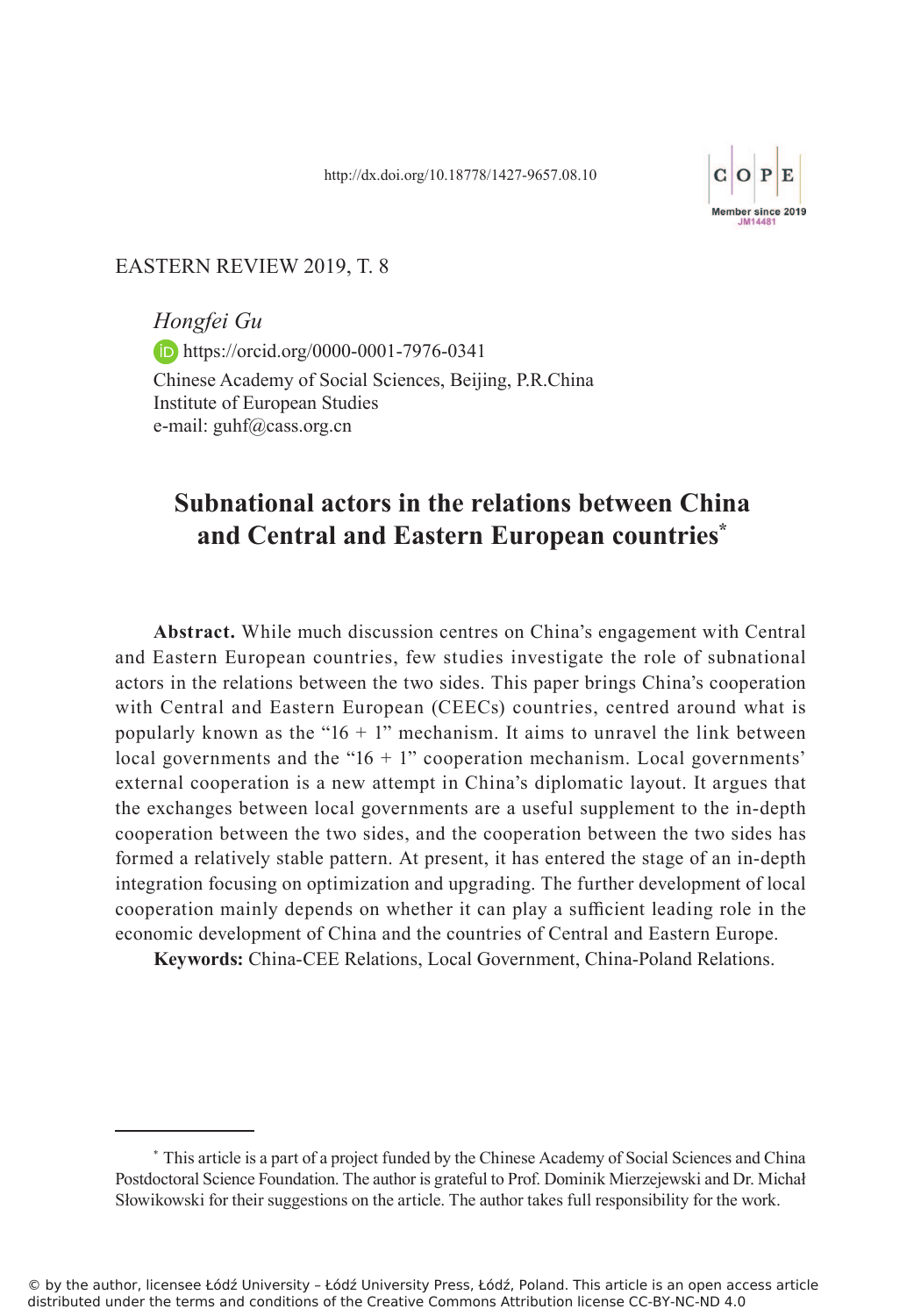# **Introduction**

Local government's external relations emerge in the context of the relationship between the central and the local governments. As an institutional distribution method, it appropriately alleviates the problem of uneven development domestically. As a part of China's internationalization process, the active involvement of China's local governments has knock-on effects on their surrounding areas. The existence of globalization enables local government cooperation to generate higher revenue expectations from global contacts.

The participation of local governments in international affairs has become an issue of concern in the development of China's foreign relations. As a sub- -state actor, when the interest pursued at the local level is the same as that of the country, local governments act as a useful complement to the country's overall diplomatic strategy. Starting with the Bucharest Guideline in 2013, cooperation at the local level is encouraged and supported as one of the crucial pillars of China's cooperation with Central and Eastern European (CEECs) countries.

This article illustrates local cooperation between China and countries in Central and Eastern Europe. It is divided into three parts. The first part will briefly review the development of local cooperation between China and the CEECs. In the second part, the paper will examine the institutional arrangements of local cooperation to see how they have evolved, in terms of sister cities and city networks, and what has been achieved thus far. The third part will analyze the case of China-Europe Express, involving China's western Sichuan Province and Łódź in Poland as an example, and thus gain a realistic and detailed understanding of local cooperation in Sino-CEEC relations. The examination of this case not only reveals some fundamentally different understandings of economic changes brought by local governments but also indicates the challenges of China's future position and policy. The investigation of subnational actors' activities requires a comprehensive approach. Therefore, in this part of the study, data will be obtained through various reports issued by the Chinese and CEECs government, as well as data published on relevant websites.

#### **Local cooperation between China and CEEC: An overview**

It seems that by highlighting the strategic importance and opportunities of China with the "European" frontier, Chinese scholar Wang Jisi (2012) regards this "matching westwards" action as a rebalancing of geo-strategy by the Chinese government. In fact, Chinese policymakers took the opportunity to engage with the region almost immediately after the former Soviet republics become independent in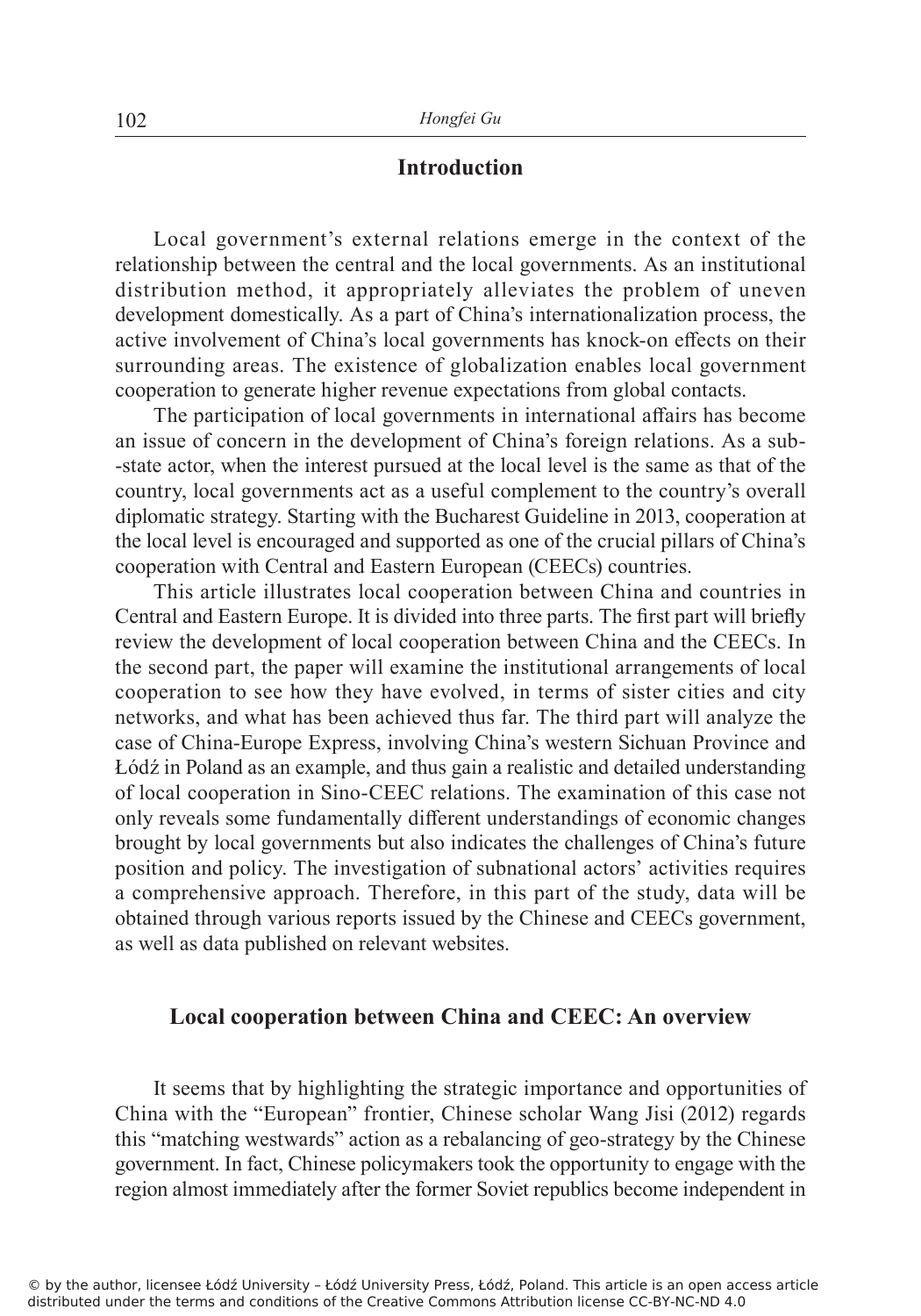the early 1990s. Since then, China has made continued efforts to manage relations with Central and Eastern European countries through pursuing its interests and impacts in the region. What makes China's effort in the region different now is its practice of largely experimental multi-dimensional diplomacy. This practice centres on the "China-Central and Eastern European Countries Cooperation Mechanism" (generally referred to as  $17 + 1$  Cooperation Mechanism), a network that brings together China, eleven European Union member states: Bulgaria, Croatia, the Czech Republic, Estonia, Hungary, Latvia, Lithuania, Poland, Romania, Slovakia, and Slovenia; and four Candidate countries: Albania, North Macedonia, Montenegro, and Serbia. Moreover, there is one potential candidate, Bosnia and Herzegovina.

In the academic literature on China-CEE relations little attention is placed, in terms of research, on the subnational dimension compared to traditional diplomatic issues. Although there are some empirical studies (Blatter *et al.*, 2008; Nagel, 2010; Tatham, 2016), they are concentrated rather on intra-European activities, not on relations with third countries. However, some recent publications have been trying to cover this phenomenon. T. Kamiński (2019) takes the case of the Lodzkie region's (Poland) cooperation with Sichuan Province in order to answer the question of what the factors behind the success of the Lodzkie region are. The primary motivation for this is to recognise the conditions that may play an important role in the process of building strong bilateral links between European and Chinese subnational units. Moreover, the Polish Institute of International Affairs (PISM, 2019) issued a report named *The Subnational Dimension of EU-China Relations*, it analysed selected case studies of European regions cooperating with Chinese partners. Besides this, D. Mierzejewski (2017) presents a picture of bilateral relations between Poland and China, so as to indicate the role of local governments in bilateral relations. Local authorities play an ever more critical role in shaping Poland–China relations. The author innovatively puts forward the role of local governments in the integration of the diplomatic relations between China and Poland. Furthermore, Chinese scholars (Liu 2017; Song 2017; Yuan, 2018) provide a systematic investigation, with a clearly defined overarching organizational framework for its vital research themes and questions. Apart from the local interactions, the above research omitted providing a timeframe for the relations between China and the CEECs in a systematic manner. In particular, the effect of local cooperation is not discussed in detail in the existing literature.

Local governments in international affairs have become an issue of concern in China's foreign relations. The local cooperation is another crucial dimension of China's tactics concerning Central and Eastern Europe. The Chinese leadership is determined to construct a "comprehensive, multilevel, multifaceted" approach for its diplomatic agenda for the new era. The frameworks are further elaborated in President Xi Jinping's report to the 19<sup>th</sup> National Congress of the Chinese Communist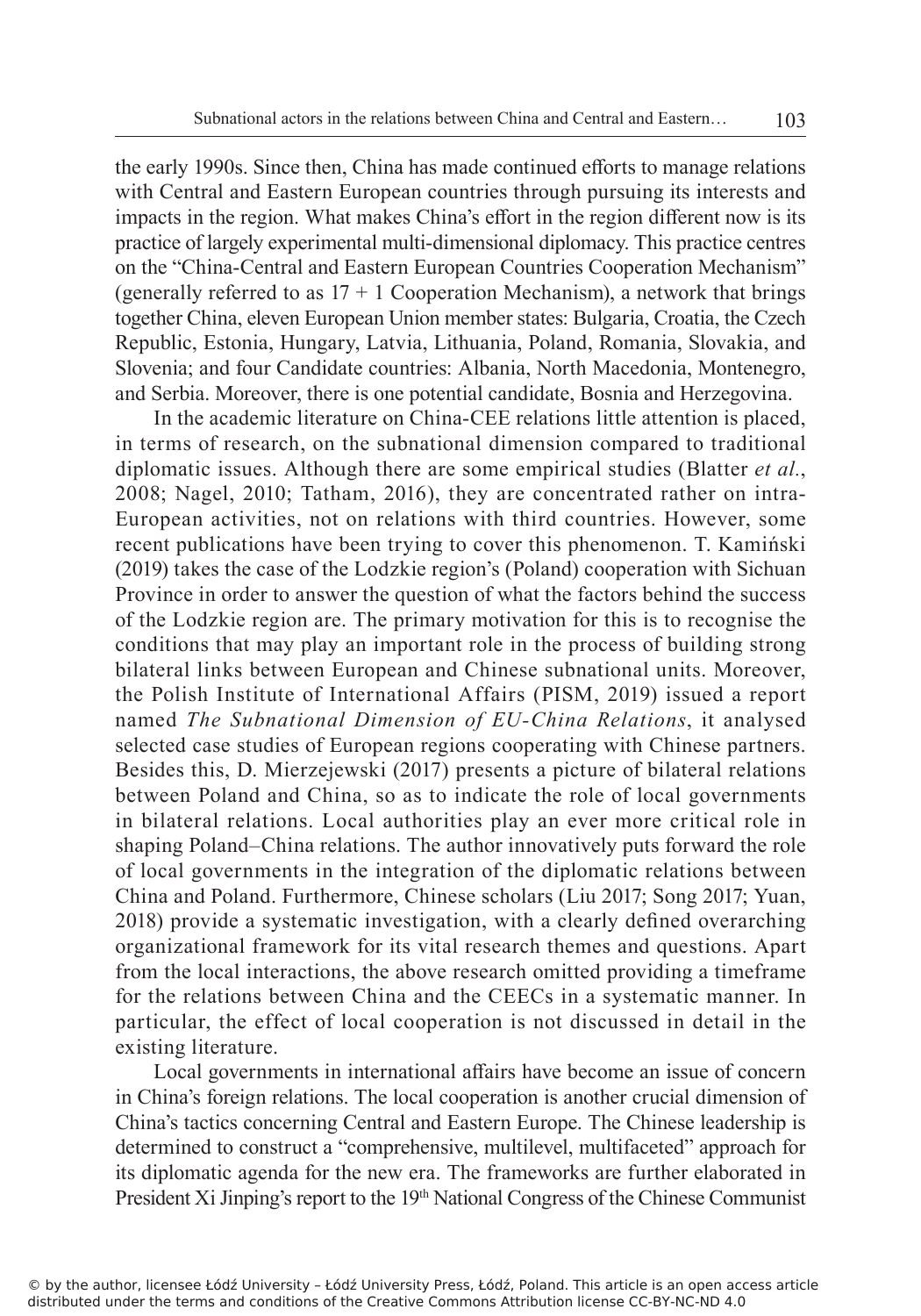Party in October 2017. The top Chinese leadership commits to the idea that China will continue to promote friendship and partnership with countries in Central and Eastern Europe, consolidate friendly relations and deepen mutually beneficial cooperation to ensure that China's development and policies bring more benefits to these partners. China is, therefore, putting an unusual focus on its relations, which places particular emphasis on local cooperation and marks Guidelines achieved in the past by both leaders. As a sub-state actor, when the interest pursued by the local level is the same as that of the country, local governments act in order to complement the country's overall diplomatic strategy. Starting with the Bucharest Guideline in 2013 (Chinese Ministry of Foreign Affairs, 2013), cooperation at the local level is encouraged and supported as one of the crucial pillars of China-CEEC cooperation.

In this context, the willingness of Central and Eastern European countries to seek cooperation with countries such as China becomes increasingly stronger. Such changes in interdependence also contribute to the active participation of local governments. This also makes it possible for local governments to participate in international activities, and also provides favourable conditions for China to enter into the regions.

Central and Eastern European countries are closer to the EU in terms of culture and norms. Some of China's policy instruments (such as the \$10 billion special loans) still encounter problems with European Union law, resulting in China's investment and engineering contracting in the region still being mostly being concentrated in non-access countries (such as the Balkan countries). In terms of investment preference, Central and Eastern European countries generally prefer greenfield investment, while China prefers the model of corporate mergers and acquisitions; for example, 86% of China's investment in Europe in 2016 was corporate mergers and acquisitions. As an increasingly internationalized and globalized world economy, local governments with enhanced economic functions can take advantage of opportunities embodied in internationalization to highlight their merits in low-level political agendas such as economics and culture.

Local cooperation provides China with the opportunity to integrate into the Central and Eastern European markets and to cooperate. Moreover, the lessons learned from the transformation and development of Central and Eastern European countries can provide a reference for China's reform. For example, Poland's experience in regional and urban management: local officials from Gdansk, Poland, and the visiting Chinese delegation have a strong interest in the city's taxation, finance, and sports facilities management. In addition, China's Guangxi Liugong Machinery and the HSW (Huta Stalowa Wola) Group in Stalowa Wola County, Poland, have reached agreements to establish a manufacturing and R&D base. The top bulldozer production line of Polish companies will help China further develop the Central and Eastern European markets (Huang, Liu, 2018).

In addition, after strong growth in 2017 and early 2018, global economic activity slowed notably in the second half of last year, the diversification of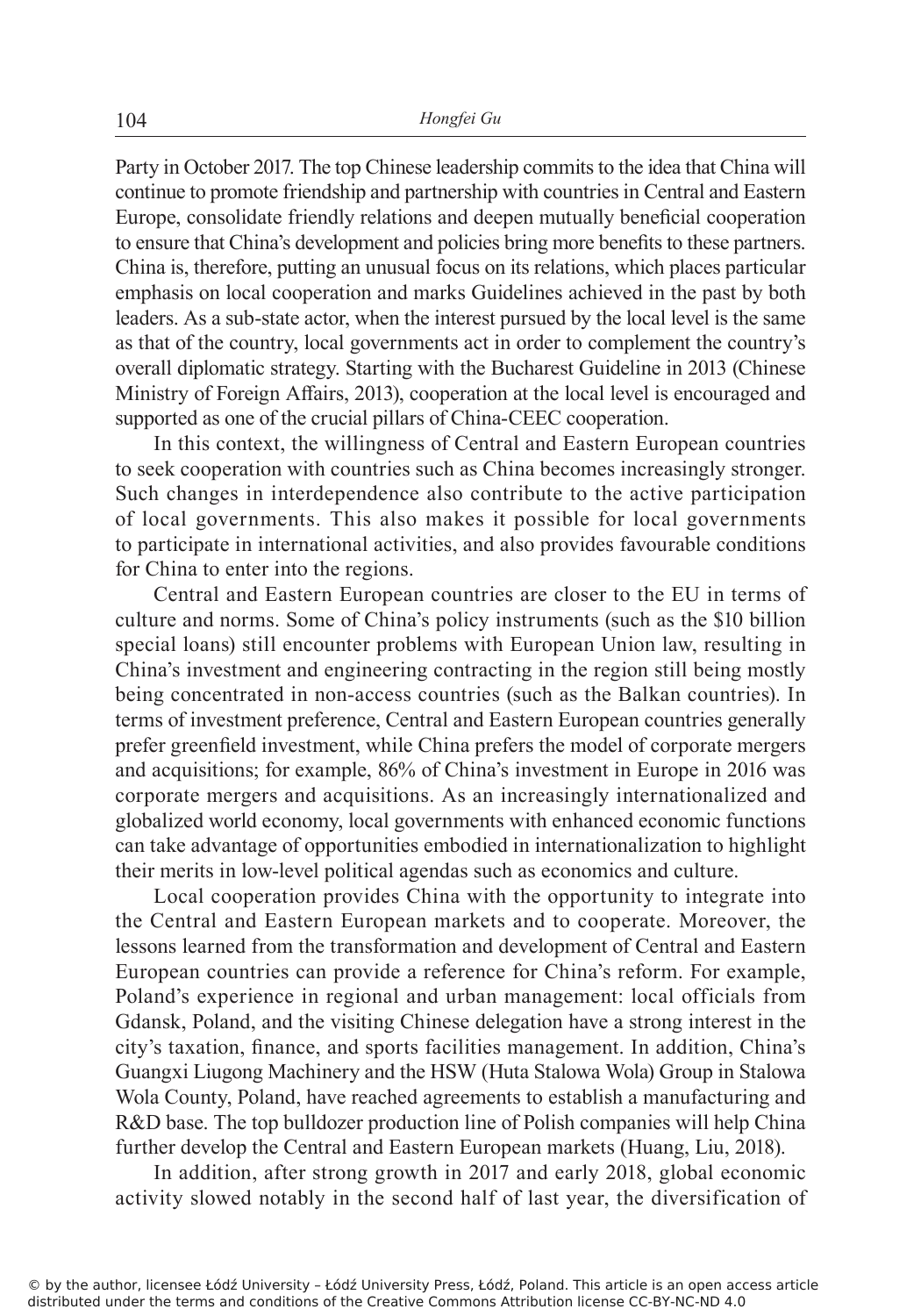development in various regions of Europe is further intensified. In particular, the situation in Ukraine and the refugee crisis highlights the difference between East and West Europe. The cohesive bonds that exist between the EU and European countries are gradually weakened, and the Central and Eastern European countries show that centrifugal force in the current refugee crisis. In this context, the trust of Central and Eastern European countries to China's promise is gradually "overdrawn", and the weakening of the institution also means that state power shifts at this regional level, such transferral correspondingly leads local governments to continue to search for it, so as to provide a driving force for deepening cooperation at the local level.

Moreover, the sixteen countries in Central and Eastern Europe have a total area of about 1.34 million square kilometres, which is close to 1/7 of China (World Bank, 2018). The total population is 123 million, which is close to 1/10 of China (World Bank, 2018). This scale is similar to the provincial units in China. In addition, the total trade volume with China is less than 1/10 of the total EU trade with China. Such a huge asymmetry also spawns the role of local governments in their broader participation in decision-making, implementation, and interest advancement. For example, Chinese narratives concerning cooperation with the CEE countries as an economic bridgehead of the "Belt and Road" Initiative (Kowalski, 2017). In recent years, China's Hebei, Chongqing, Chengdu, Suzhou, Ningbo, provinces, among other provinces or cities, have started to cooperate with the Central and Eastern European regions based on their local characteristics and open needs.

However, the localities of the sixteen countries in Central and Eastern Europe are complex, and economic status is different in their respective countries. For example, between China and Poland, the most important issue is the huge trade imbalance (Kamiński *et al*., 2019), and China's huge trade volume inevitably cause a huge asymmetric impact. In addition, the complexity of local governments also creates uncertainty. When obstacles are detected on the Polish governmental side and the agreements from Xi Jinping's Warsaw visit are not properly implemented, the Chinese turn to the Polish local authorities, which are mainly held by the political parties who are in opposition to the current Polish government, and signs new agreements with them (Góralczyk, 2017).

As China's power grows, especially in its global strategy, China is exerting its ambitions even more proactively. China finds it much more useful to exercise its economic statecraft, for example, by providing preferential loans and constructing necessary infrastructure in return for market, energy and other resources. However, it cannot overlook that the Central and Eastern European countries have considerable differences regarding population, economic development levels, religious beliefs, and degrees of return to Europe. These differences will, to some extent, affect these countries as an entire region. This in turn largely determines the long-term sustainability of China's cooperation with Central and Eastern European countries.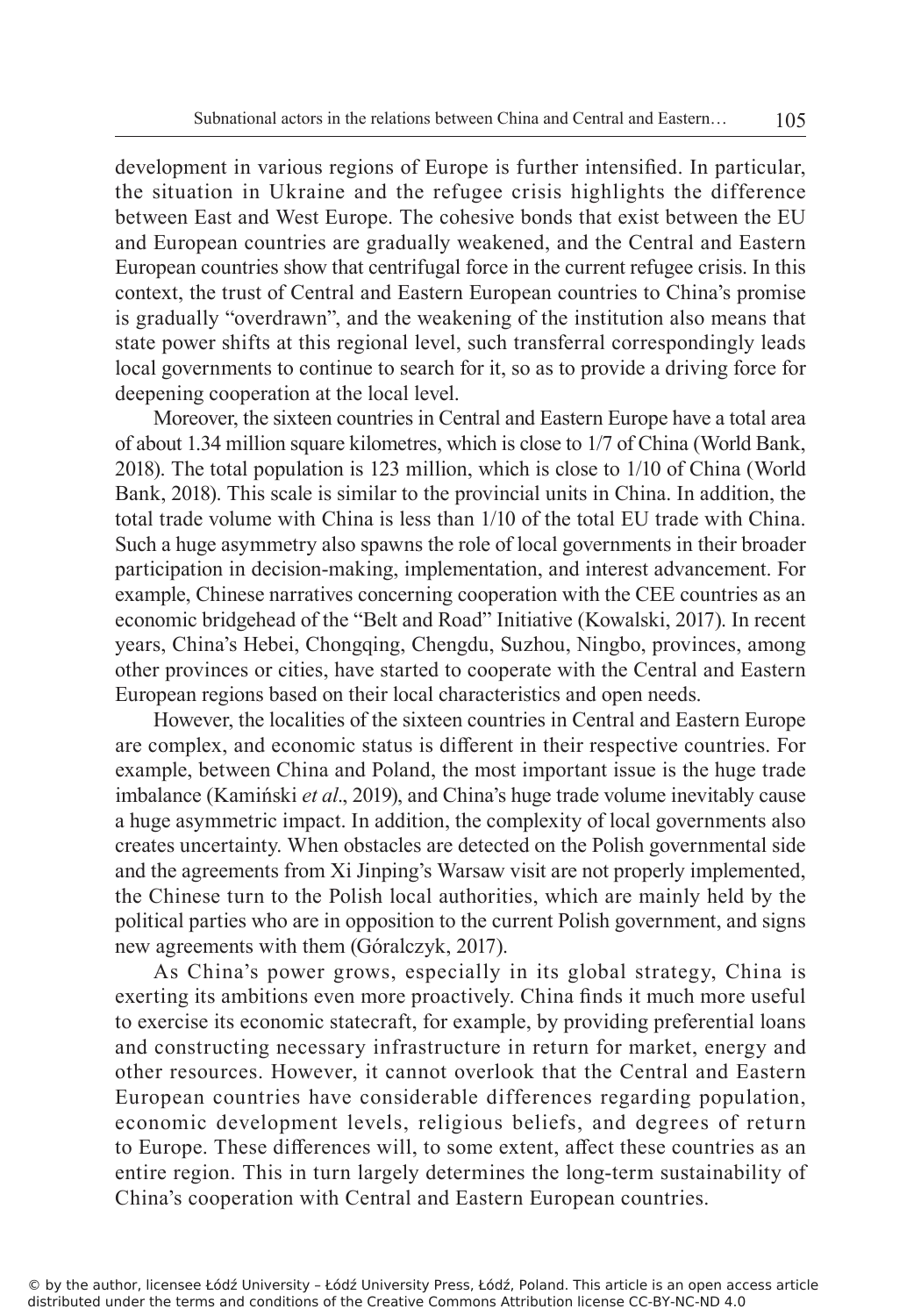# **Local cooperation in practice: Sister cities and city networks**

At present, local cooperation is considered as the method with which cities or local governments aim at pursuing local interests and develop interactive relationships with other actors in the international political arena (Van der Pluijm, Melissen, 2007). Similar references to local cooperation include "city-to-city diplomacy", "sister cities", "local diplomacy", "local foreign policy", "sub-national government foreign affairs". China's local cooperation in practice arises in the context of the globalization era. It mainly comes from two reasons: first, as the country's diplomatic system becomes more open, the local level gains more massive arena and abundant resources, it has appropriate diplomatic identities and plays a unique role in foreign affairs. Second, in the era of globalization, general foreign-related affairs are likely rising to become crucial for the overall situation. As a critical node connecting China and the world, cities play an essential role in dealing with related issues. Cities establish relations of international friendship so that their economic, scientific and cultural exchanges and cooperation can be facilitated.

For the city, the development of globalization completely changes in the country and even the world, so that the economic centres of each country more fall to the unit with the city as the main part. Globalization is increasingly enhancing the city's resource allocation capabilities, while causing a global market demand for the role of cities. Pushed by the Internet information wave, that emerges simultaneously with globalization, it brings a broad flow space to the city and makes it possible for the city to participate on a global level. It jointly promotes the city's participation in the global governance system, the city thus establishes a stable and sustainable connection with the international system.

Local cooperation has achieved prosperity development when promoting China-CEEC cooperation under multi-forms since the "China-CEEC" framework was established, i.e., Local Leaders Meetings, Working Meetings of China-CEEC Association of Provincial Governors, and Meetings of CEEC Capital Cities.

| Table 1. Previous Local Cooperation Meetings between China and CEECs |  |  |  |  |
|----------------------------------------------------------------------|--|--|--|--|
|----------------------------------------------------------------------|--|--|--|--|

| <b>Local Leaders' Meeting</b>                                              |
|----------------------------------------------------------------------------|
| Chongqing, China (2013)                                                    |
| Prague, Czech Republic (2014)                                              |
| Tangshan, China (2016)                                                     |
| Working Meeting for the China and CEEC Association of Provincial Governors |
|                                                                            |
| Langfang, China (2015)                                                     |
| Tangshan, China (2016)                                                     |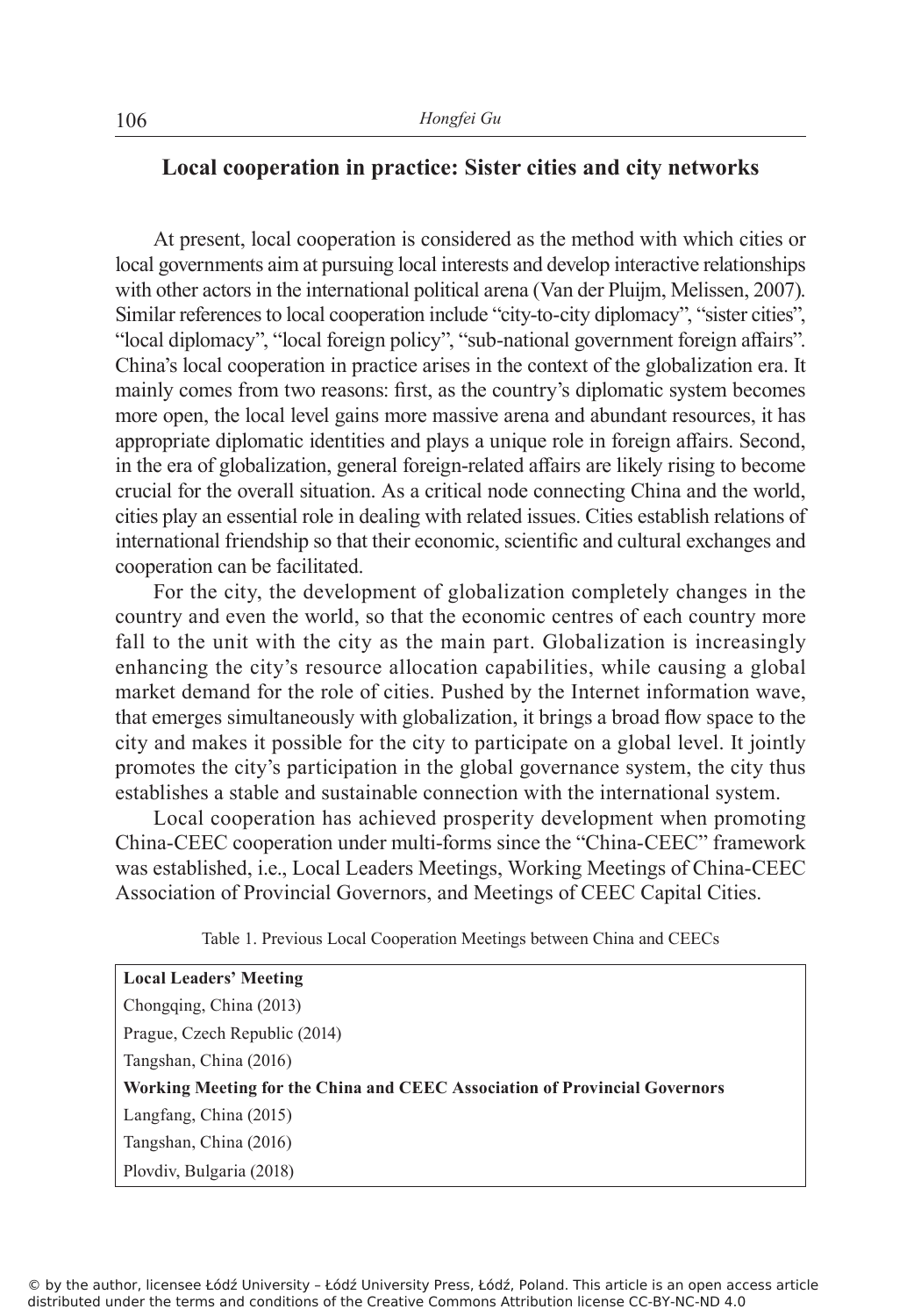#### **Forum for Mayors of CEEC Capital Cities**

Sofia, Bulgaria (2016)

Podgorica, Montenegro (2017) Belgrade, Serbia (2018)

Source: data collected by the author.

Local cooperation is represented by establishing city diplomatic ties, which has taken over the external affairs framework in the general sense. Chinese President Xi Jinping has called on the CPAFFC association (Chinese People's Association for Friendship with Foreign Countries) to innovate and explore ways to allow for more people-to-people exchanges, help build more sister cities and promote exchanges between localities. The local dimension is further elaborated in President Xi Jinping's report to the 19<sup>th</sup> National Congress of the Chinese Communist Party. Moreover, the number of friendly cities is increasing. According to CPAFFC association statistics, as of 2018, China and Central and Eastern European countries form 63 pairs of friendly cities at the provincial level, and at the city level. Meanwhile, some local universities or colleges set up language majors in Central and Eastern European countries to meet the demand for talent. Second, with the promotion of bilateral local cooperation, direct flights facilitate bilateral economic, trade, and personnel exchanges between Chinese cities and CEE countries. At the same time, various cities in China and Central and Eastern Europe have opened freight rail-routes, such as Suzhou-Warsaw, Yiwu-Riga, Chengdu-Lodz (Poland), Wuhan-Pardubice (Czech Republic), and Changsha-Budapest.

#### **Sister cities**

The prominent role of Chinese cities in external exchanges, especially furthering the work of sister cities, is carried out with the aim of reform and opening up trade routes (Chen, 2001). The need for foreign exchanges brings a huge adjustment in the relationship between the central and local governments. Local governments become important participants in China's foreign affairs. Chinese cities have taken on the most active role in participating in diplomacy following decentralization. The construction of international friendship cities also become the main way for Chinese cities to realize their foreign exchange functions.

In addition, with the deepening of regional integration, the exchanges between cities provide a new platform and act as a conduit for urban and rural cooperation between Chinese and foreign cities. Many cities in China are also promoting the development of urban foreign exchange under the mechanism of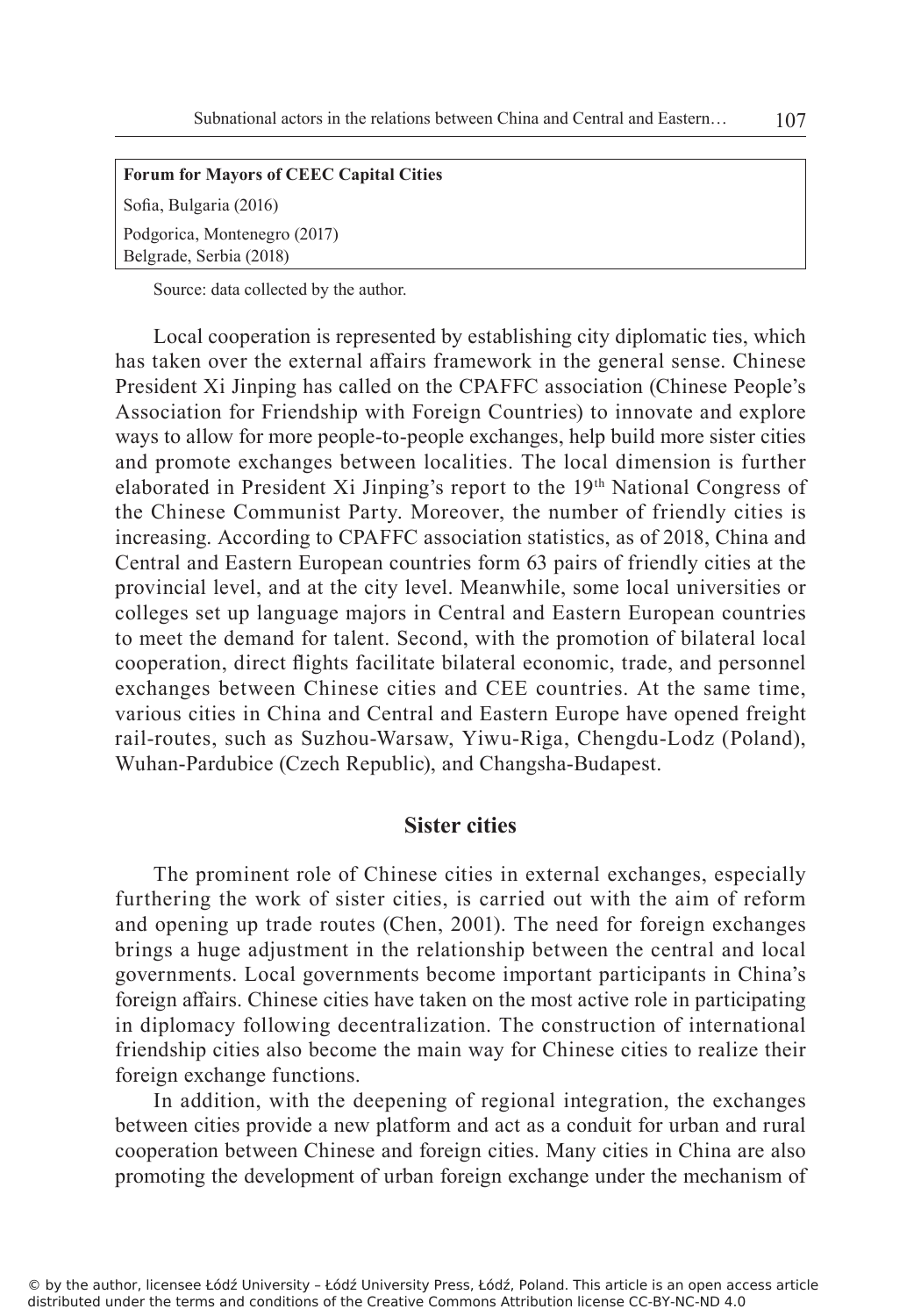multilateral regional cooperation. In this process, sister cities have done a lot of work to attract foreign investment, introduce projects, and expand exchanges. At the same time, there are many opportunities for cooperation in the construction of soft environment, environmental protection, and sustainable development among cities in adjacent areas.

The expansion of China's sister cities in the international geospatial context is in fact synchronized with the process of China's integration into the world system. Historical and cultural factors are the most important factors influencing the development of friendly cities. This is the most effective entry point for China, which is just beginning full contact with the world, to surpass the political obstacles at the time and promote cooperation between cities. With the deepening of China's reform and the opening up of its market, economic factors have become the main driving force for friendly city exchanges since the 1990s. This can be proved from the geographical distribution of China's sister cities. The closer to the globalized regions, the friendlier cities are able to move toward depth and breadth of relations, and the more advanced the level of urban modernization. This fully reflects the interaction between globalization and urbanization factors in the development of sister cities. In recent years, friendly city exchanges increasingly become the main means of coordinating the country's overall diplomacy. Therefore, developing a friendly city is not only to shape the international image of the city, to promote the history and culture of the city; but also to promote the overall internationalization strategy of the city by carrying out humanities exchanges, and to laying the foundation for the development of the city from both economic and cultural aspects.

The local governmental engagement between China and the Central and Eastern European countries began on June 18th, 1980. Shanghai and Zagreb, the capital city of Croatia, officially became sister cities. Since then, China has started its local interaction with Central and Eastern European countries. However, the progress between China and the countries of Central and Eastern Europe is not always entirely prosperous. For example, when we look at the statistics of the sister cities for friendship, there are three significant problems in China's city relations with Central and Eastern European countries. First, the overall quantity remains at a low level compared with other areas. Second, it stagnates in some years. Third, they are unevenly distributed in China and vice versa.

International friendship cities can also be called sister cities, since the mainland of China started its friendly city activities in 1973. As of December  $31<sup>st</sup>$ , 2018, they account for a total of 2,532 pairs of sister cities in 31 provinces, autonomous regions and municipalities (excluding Taiwan, Hong Kong, and Macao) with 136 countries. Among these friendly relationships, a total of 164 friendly cities are established within CEE countries.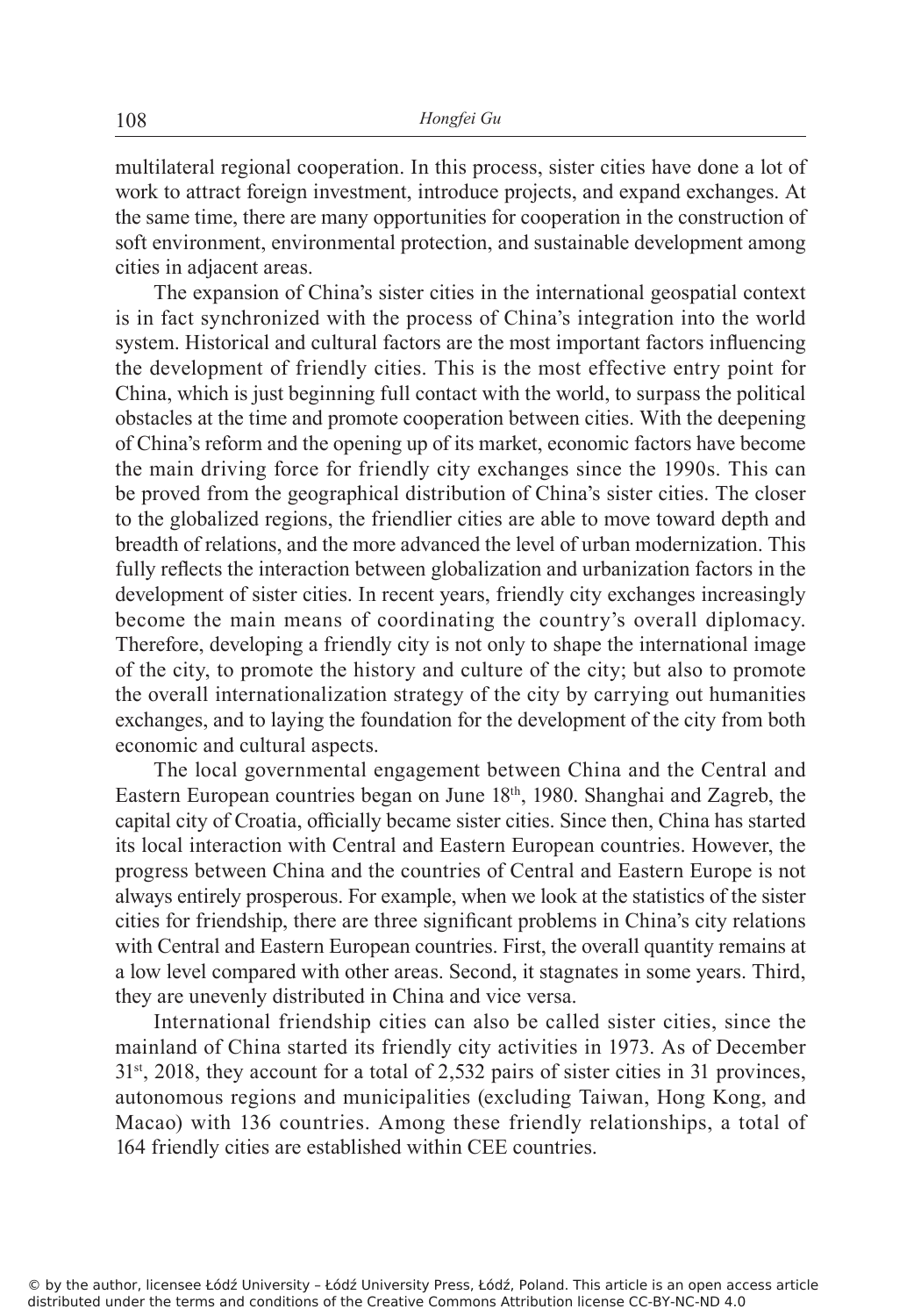| Country                | Province         | City           | <b>Sum</b>     |
|------------------------|------------------|----------------|----------------|
| Albania                | $0\square$       | $\overline{2}$ | $\overline{2}$ |
| Bosnia and Herzegovina | $\boldsymbol{0}$ | 1              | 1              |
| Bulgaria               | $\mathbf{1}$     | 10             | 11             |
| Croatia                | $\boldsymbol{0}$ | $\overline{4}$ | $\overline{4}$ |
| Czech Republic         | 9                | $\overline{4}$ | 12             |
| Hungary                | 19               | 19             | 35             |
| Latvia                 | $\mathbf{0}$     | $\overline{4}$ | $\overline{4}$ |
| Lithuania              | $\boldsymbol{0}$ | $\overline{4}$ | $\overline{4}$ |
| Macedonia              | $\boldsymbol{0}$ | 1              | 1              |
| Montenegro             | $\mathbf{0}$     | 3              | 3              |
| Poland                 | 13               | 23             | 36             |
| Romania                | 18               | 15             | 33             |
| Serbia                 | $\overline{2}$   | $\overline{4}$ | 6              |
| Slovakia               | 1                | 3              | 4              |
| Slovenia               | $0\square$       | $\overline{4}$ | 4              |
| CEE-total              | 63               | 101            | 164            |
| Europe-total           | 261              | 643            | 904            |
| World-total            | 650              | 1,882          | 2,531          |

Table 2. Friendly Cities between China and CEE until 31.12.2017

Source: data collected from the China International Friendship Cities Association (CIFCA), http://english.cifca.org.cn/ (accessed 1.01.2018).

As of January 2018, China and the countries of Central and Eastern Europe have jointly formed 164 friendship cities (including voivodeship) relations. However, from the perspective of Europe (including 27 EU countries and 5 Central and Eastern European countries that have not yet obtained formal membership), the 16 countries account for 50% of the total number of Europe, but the number of sister cities accounts for only about 18%. From a global perspective, Central and Eastern European countries accounted for only about 6.5% of all the 136 countries. This is still inconsistent with the prospects for the development of bilateral relations.

Moreover, in the past years, despite the fact that annual quantity shows an overall upward tendency, there is also a stagnation period in the early stages. The figure below shows the changes in the number of China and CEE sister cities each year.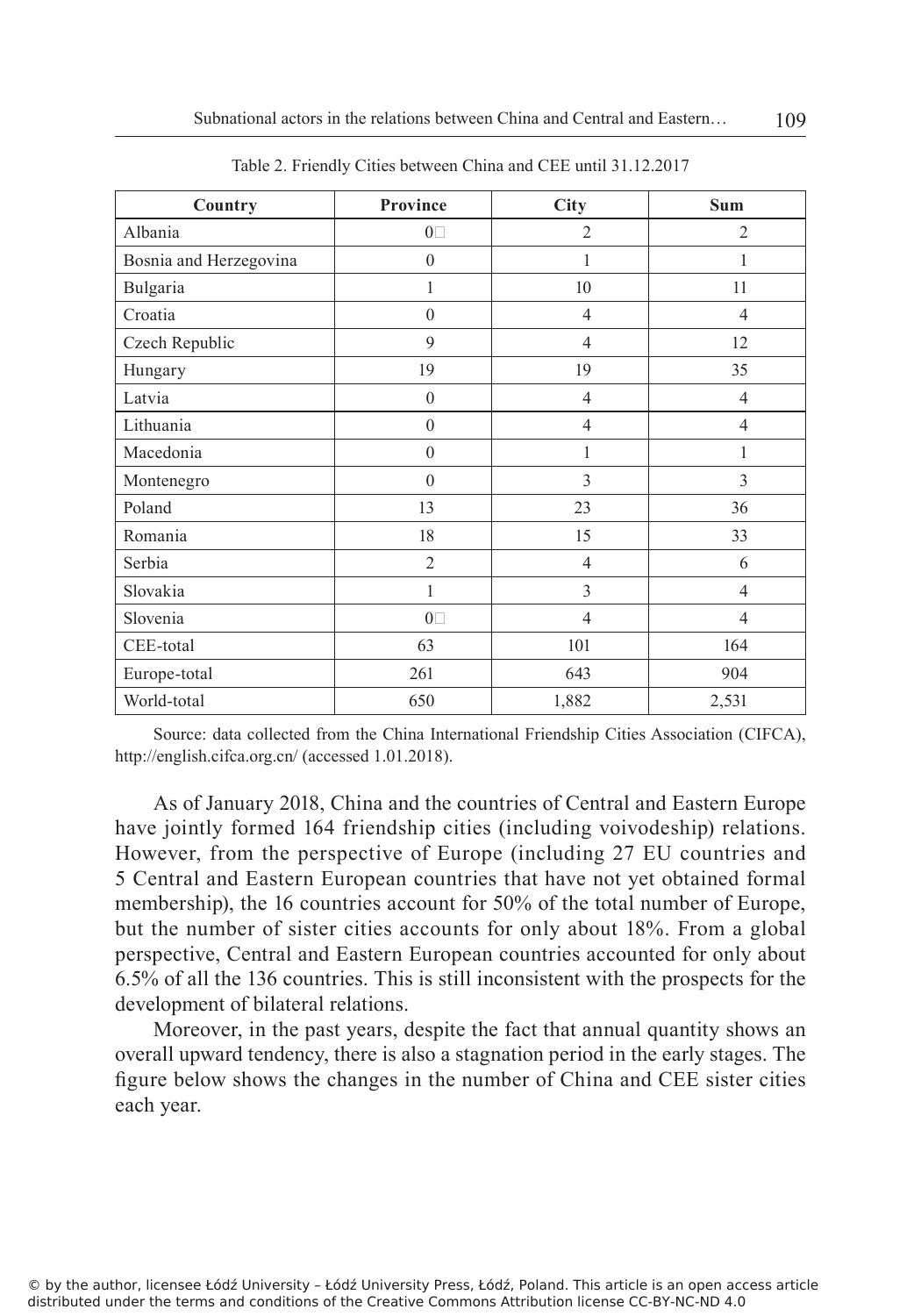

Figure 1. Amount China and CEE Friendship Cities (1980–2018) Source: data collected from the China International Friendship Cities Association (CIFCA), http://english.cifca.org.cn/ (accessed 1.01.2018).

In 2016, the number of sister city friendships reached a peak of 22 pairs, but during the other years there was still fluctuating and small numbers, and even stagnant phenomena such as from 1990 to 1991. The reason why this problem occurs is that there is a specific correlation between the dynamic changes in the relations between China and Central and Eastern European countries: for example, the collapse of the Soviet Union and the political turmoil in China in 1989. On the other hand, the visits of Chinese President Xi Jinping Poland, Czech Republic, Serbia, and other countries in Central and Eastern Europe have helped to further cooperation. Also, after the occurrence of political protests in China, the relationship between sister cities has gradually resumed. It also shows that city diplomacy, as a semi-official form, can make a useful contribution to the maintenance of bilateral relations even when they are not normalized, and can be a useful supplement to bilateral diplomatic strategies.

Regarding the geographical distribution of friendly cities, the 31 mainland provinces (municipalities, autonomous regions), excluding Hong Kong, Macao, and Taiwan, are ranked as follows:

| <b>Province</b> | Quantity | GDP (bln) | Share $\frac{6}{6}$ | <b>Population</b> |
|-----------------|----------|-----------|---------------------|-------------------|
| Guangdong       | 14       | 7,951.21  | 10.69               | 104,303,132       |
| Jiangsu         | 12       | 7,608.62  | 10.22               | 78,659,903        |
| Henan           | 10       | 4,016     | 5.4                 | 94,023,567        |
| Shanghai        | 9        | 2,746.62  | 3.69                | 23,019,148        |
| Hubei           | 9        | 3.229.79  | 4.34                | 57,237,740        |
| Heilongjiang    | 8        | 1,538.61  | 2.07                | 38, 312, 224      |
| Shandong        | 8        | 6,700.82  | 9                   | 95,793,065        |
| Beijing         |          | 2,489.93  | 3.35                | 19,612,368        |

Table 3. Friendly Cities between China and CEE until 2018 in Provinces

© by the author, licensee Łódź University – Łódź University Press, Łódź, Poland. This article is an open access article distributed under the terms and conditions of the Creative Commons Attribution license CC-BY-NC-ND 4.0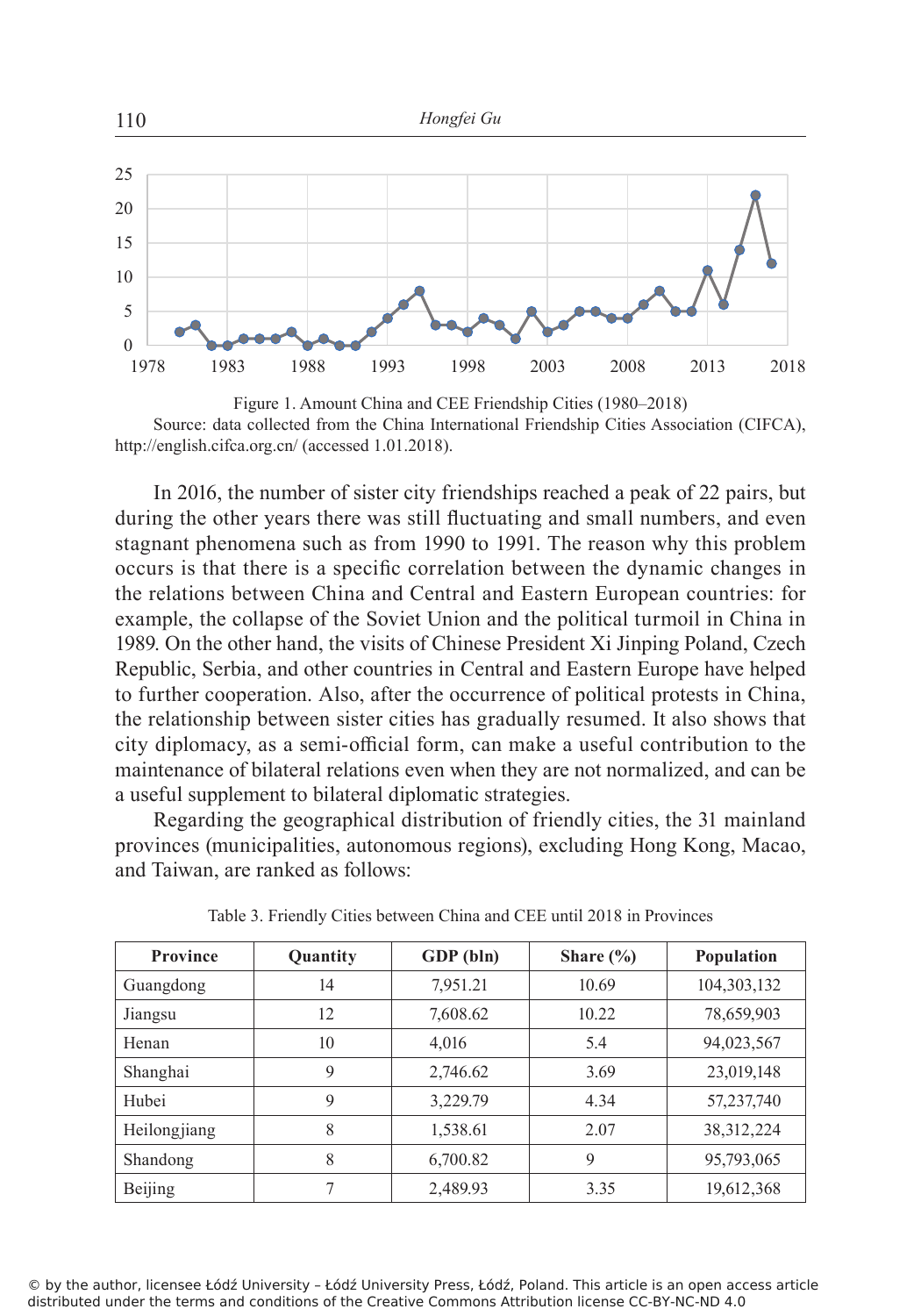| Guangxi        | $\overline{7}$   | 1,824.51 | 2.45           | 19,612,368   |
|----------------|------------------|----------|----------------|--------------|
| Fujian         | 6                | 2,851.92 | 3.83           | 36,894,216   |
| Hainan         | 6                | 404.45   | 0.54           | 8,671,518    |
| Shaanxi        | 6                | 1,916.54 | 2.58           | 37, 327, 378 |
| Sichuan        | 6                | 3,268.05 | 4.39           | 80,418,200   |
| Hebei          | 5                | 3,182.79 | 4.28           | 71,854,202   |
| Liaoning       | 5                | 2,203.79 | 2.96           | 43,746,323   |
| Jiangxi        | 5                | 1,836.44 | 2.47           | 44,567,475   |
| Gansu          | $\overline{4}$   | 715.2    | 0.96           | 25,575,254   |
| Hunan          | $\overline{4}$   | 3,124.47 | 4.2            | 65, 683, 722 |
| Ningxia        | $\overline{4}$   | 315.01   | 0.42           | 6,176,900    |
| Tianjin        | 3                | 1,788.54 | 2.4            | 12,938,224   |
| Shanxi         | 3                | 1,292.83 | 1.74           | 35,712,111   |
| Jilin          | 3                | 1,488.62 | $\overline{2}$ | 27,462,297   |
| Zhejiang       | 3                | 4,648.5  | 6.25           | 54,426,891   |
| Anhui          | 3                | 2,411.79 | 3.24           | 59,500,510   |
| Yunnan         | 3                | 1,487    | $\overline{2}$ | 45,966,239   |
| Inner Mongolia | $\overline{2}$   | 1,863.26 | 2.5            | 24,706,321   |
| Guizhou        | $\overline{2}$   | 1,173.44 | 1.58           | 34,746,468   |
| Qinghai        | $\overline{2}$   | 257.25   | 0.35           | 5,626,722    |
| Chongqing      | $\mathbf{1}$     | 1,755.88 | 2.36           | 28,846,170   |
| Tibet          | $\mathbf{0}$     | NA       | <b>NA</b>      | NA           |
| Xinjiang       | $\boldsymbol{0}$ | NA       | NA             | NA           |
|                |                  |          |                |              |

Subnational actors in the relations between China and Central and Eastern... 111

Note: Data for Xinjiang and Tibet are not available. Also, Hong Kong, Macao, and Taiwan are excluded.

Source: the data comes from the World Bank (2018) and CIFCA (2018).

Regarding statistical data and geographical distribution, the provinces with the most sister cities (five or more), except Sichuan, are mostly located in the eastern part of China. Cities in networks tend to have both a hierarchical system and a spatial concentration primarily in regions such as Beijing-Tianjin--Hebei, Yangtze River Delta, and the Pearl River Delta region. Moreover, urban networks, under the framework of "Belt and Road", show several significant corridors and more opportunities for more cities, particularly western cities. For example, Guizhou Province, which is developing the big data industry; in fact, the government of Pomerania Province (Województwo Pomorskie) has already cooperated with Guizhou Province in this regard. Also, the Chinese Ministry of

© by the author, licensee Łódź University – Łódź University Press, Łódź, Poland. This article is an open access article distributed under the terms and conditions of the Creative Commons Attribution license CC-BY-NC-ND 4.0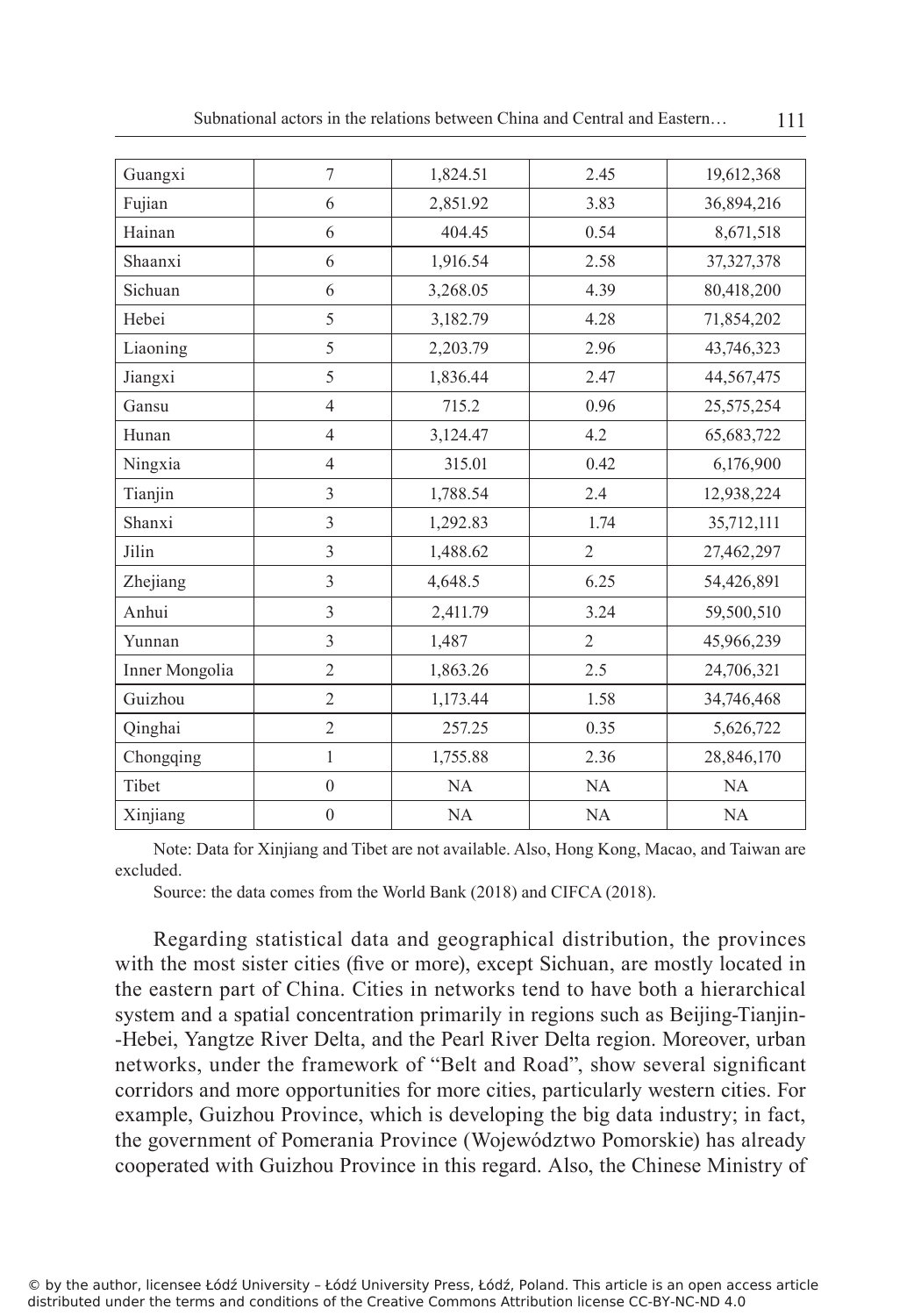Foreign Affairs holds several events promoting local provinces to the global media. This was the case for Sichuan in 2016, Minister Wang Yi stressed that,

Sichuan is Connected with Central Asian and European countries to the West, aligned with the China-Mongolia-Russia Economic Corridor to the north, integrated in the China-Indochina Peninsula Economic Corridor, China-Pakistan Economic Corridor and Bangladesh-China- -India-Myanmar Economic Corridor to the south, as well as reaching the golden waterway of Yangtze River to the east, Sichuan boasts broad prospects in its blueprint for comprehensively opening-up (China MFA, 2016).

#### **City network**

A network, as an organizational model that promotes collective action, serves as a global governance approach. The American scholar Zeev Maoz (2009) states that "international relations have become a network relationship". Moreover, the concept of "network power" has come to exist (Grewal, 2011). As an emerging player, the city is involved in various transnational social networks in the era of globalization.

China and Central and Eastern European countries have relatively little cooperation in transnational city networks; however, such initiatives as Global Cities Dialogue, UCLG, Organization of World Heritage Cities, and Mayors for Peace cover many countries in CEEC. China and CEE countries under these networks collaborate on related issues. For example, Guangzhou, one of China's UCLG chairman cities, have been discussing cooperation issues with Lodz in urban governance issues in 2017

| Organization                                            | Date of<br>Founding | <b>Number</b><br>of CEEC | <b>Number</b><br>of China | <b>Remarks</b>   |
|---------------------------------------------------------|---------------------|--------------------------|---------------------------|------------------|
| Global Cities Dialogue                                  | 1999                | 13                       | 2                         | City Development |
| World Association of Major<br>Metropolises (Metropolis) | 1985                | $\overline{4}$           | 19                        | City Development |
| Cities Climate Leadership Group<br>(C40)                | 2005                |                          | 12                        | Climate Change   |
| Regions of Climate Action (R20)                         | 2010                | $\overline{2}$           | 1                         | Climate Change   |
| United Cities and LocalGovernments<br>(UCLG)            | 2004                | 16                       | 20                        | Comprehensive    |
| Organization of World Heritage<br>Cities                | 1993                | 14                       | 6                         | Culture          |
| <b>UNESCO Creative Cities Network</b>                   | 2004                | 8                        | $\overline{4}$            | Culture          |

Table 4. China and CEE Countries in City Networks

© by the author, licensee Łódź University – Łódź University Press, Łódź, Poland. This article is an open access article distributed under the terms and conditions of the Creative Commons Attribution license CC-BY-NC-ND 4.0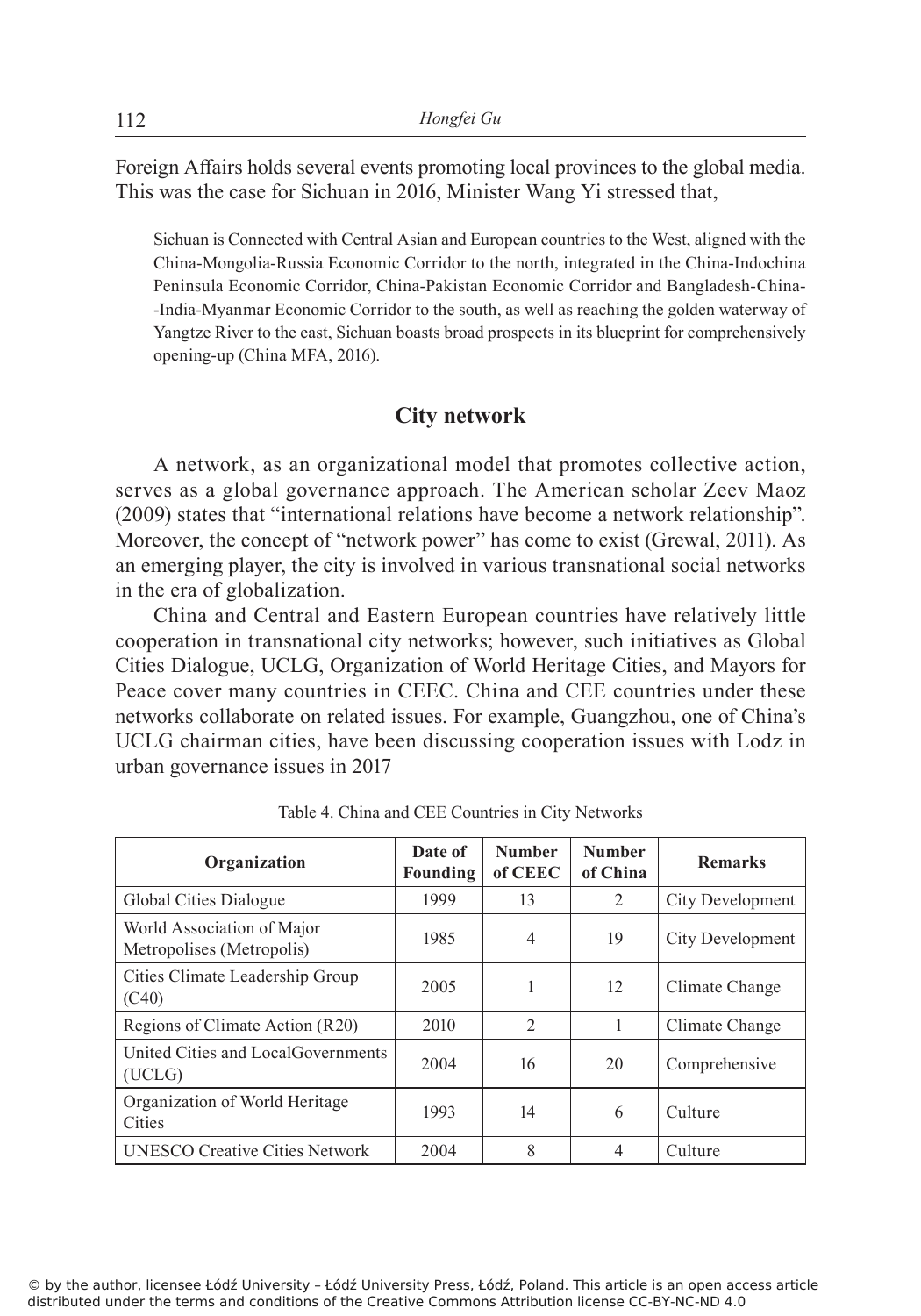| World e-Governments Organization<br>of Cities and Local Governments<br>(WeGO) | 2008 |    | 7 | Information<br>Technology  |
|-------------------------------------------------------------------------------|------|----|---|----------------------------|
| International Association for Peace<br>Messenger Cities                       | 1988 | 9  |   | Social Issues              |
| Mayors for Peace                                                              | 1982 | 16 |   | Social Issues              |
| Local Governments for<br>Sustainability (ICLEI)                               | 1990 | Q  |   | Sustainable<br>Development |

Source: summarized by the author.

China and CEE countries are participating in transnational city networks. From a spatial perspective, cooperation in a transnational city network covers different spatial scopes, including the cross-border urban network between Asia and Europe, and also involves participation in multinational city network cooperation such as UCLG. The Chinese central government retains significant control over foreign affairs at the local level. For instance, the state-organized "Chinese People's Association for Friendship with Foreign Countries" coordinates Chinese cities' participation in UCLG. China and Central and Eastern European countries have limited local cooperation through their participation in transnational city networks. It needs to be particularly pointed out that it is still difficult to judge whether there are apparent interactions between China and the countries of Central and Eastern Europe in these networks.

For the participants, i.e., local governments (cities), non-governmental organizations, bilateral or multilateral development agencies, and academic and research institutions, the primary focus is on the low-politics field, especially on environmental protection and sustainable development. Due to its cross-border and diffuse nature, environmental issues become one of the most critical issues for network governance, followed by urban construction issues. At the same time, cooperation in the fields of tourism, culture, economy, and trade, and logistics. It reflects a substantial economic interest orientation. Most urban networks have a strong continuity of cooperation: the standing meetings of each mechanism are being operated for more than ten years, and this continuity is an essential guarantee of effectiveness.

Meanwhile, the merits of network cooperation are its non-binding property. Taking environmental cooperation as an example, China and Central and Eastern European countries have not formed a binding institutional framework based on the treaty system for environmental cooperation. The governance network with local governments (cities) as the leading player is more flexible and can solve common concerns through the use of voluntariness, mutual benefit, and consultation. This kind of cooperation at the local level has its own flexibility and advantages, and it provides a fundamental role in promoting overall regional integration.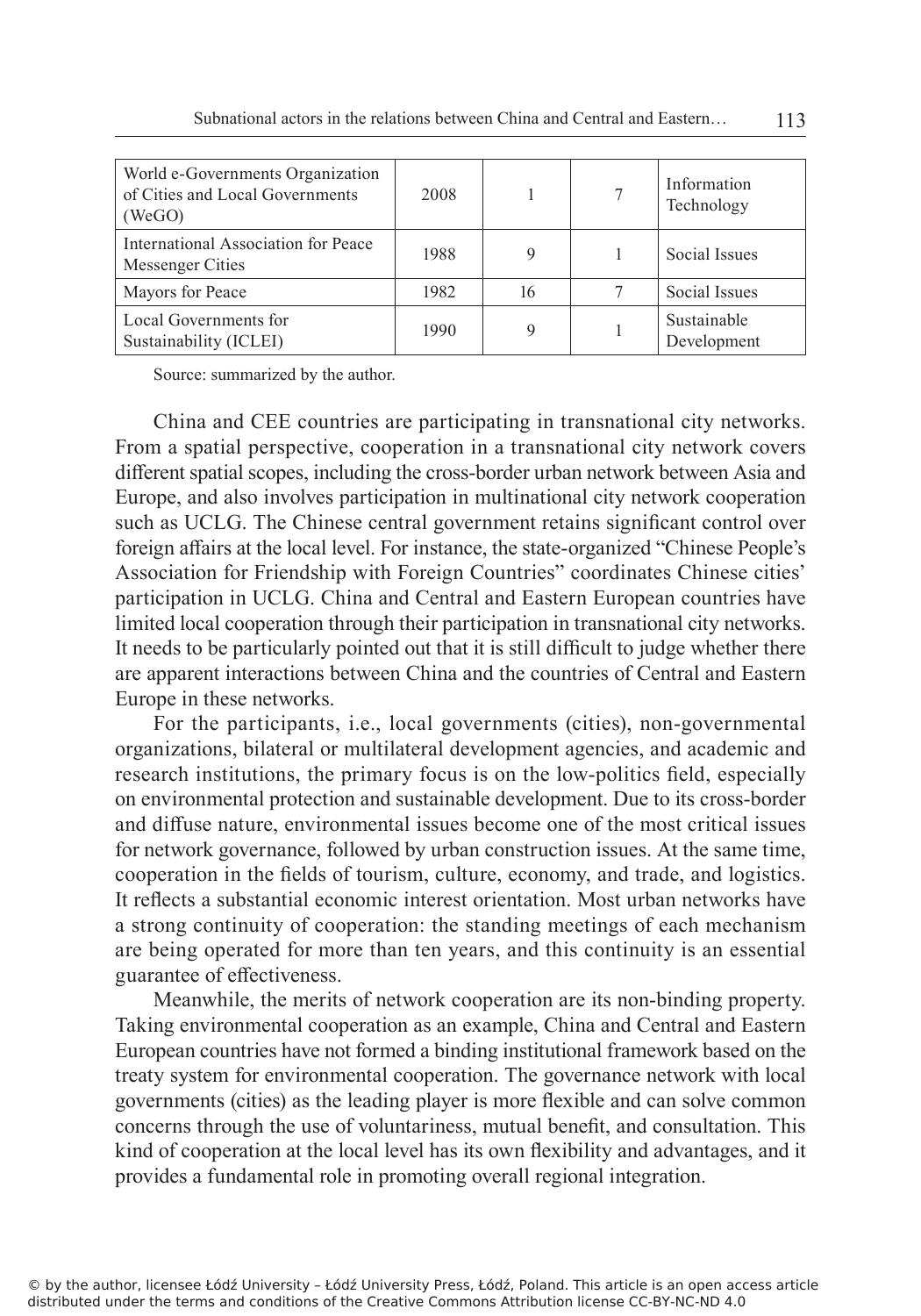Such network cooperation emphasizes the participation of multiple actors and has significant governance characteristics. As the information exchange and dissemination centre, the city is also the core area of information production. Non-government actors can rely on the city to participate in the global governance process. Moreover, the city can participate in the global civil society through non- -governmental actors. For example, during the operation of UCLG, it divides into different sections according to regions, and the participation of actors in different fields is fully mobilized.

Finally, the network can promote mutual learning and consensus among participants. For example, the participation of organizations such as the C40 and UCLG gains experience for the development of sustainable urbanization in China and CEE countries, it provides a basis for cooperation between China and Central and Eastern European countries.

China started relatively late in the process of participating in transnational city networks, and their progress is relatively sluggish. However, the transnational city network is a new trend of local cooperation between China and CEE countries. It helps cities to communicate with each other and share successful practices and governance experienceIt also helps to solve the common problems of both cities.

## **Case study: Chengdu and Lodz – A local dimension**

The subnational relations of Polish regions with Chinese partners are distinctive to some extent. In particular, the cooperation between the Lodzkie region (and its capital city of Lodz) and Sichuan (and its capital city Chengdu) serves as an example of the success of a CEEC region developing strong links with China. It is presented in numerous analytical publications and media reports in Europe (Casarini, 2015; Mierzejewski, 2017; Shepard, 2016; Szczudlik, 2015; Tiezzi, 2016; Kamiński, 2019).

For Poland, the present Polish government desires to change the current *status quo*; and the development of relations with Asia, especially China, is conducive to mitigating diplomatic pressure. Therefore, Poland regards Asia as a new target of its external affairs. Moreover, regarding infrastructural initiatives, the President of the Republic of Poland and the Ministry of Foreign Affairs opens Poland to China as potentially its largest investor and largest market outside the EU. Poland has an opportunity to assume the role of a hub (main distribution centre) for Chinese exports to Europe under the Chinese "Belt and Road" Initiative (Grajewski, 2017).

At the same time, although the economies of China and Poland still maintain an upward trend, the downward pressure on the economy is increasing. China and Poland stated clearly in the Comprehensive Strategic Partnership Declaration in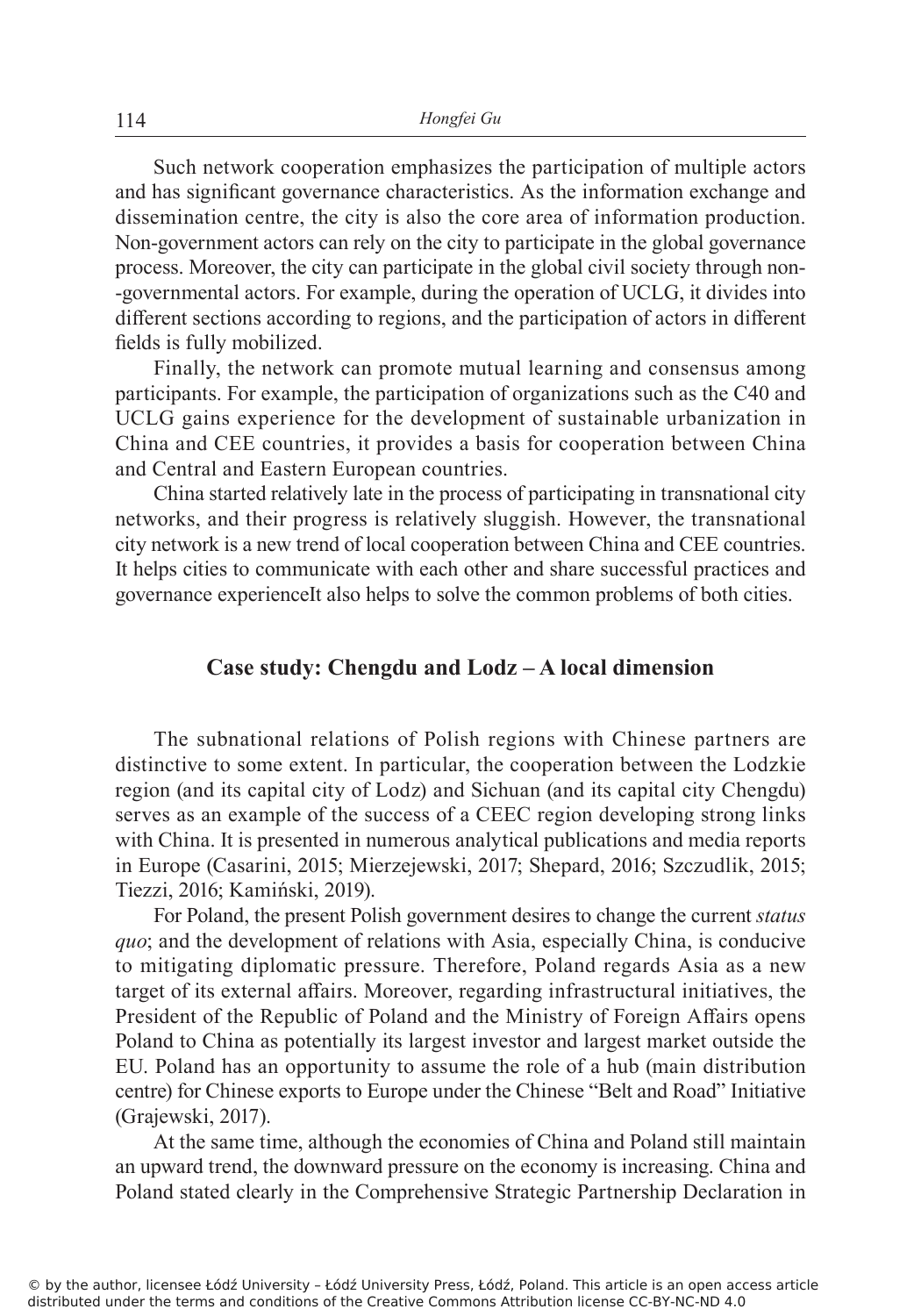2016 their wish to expand cooperation between the central and local governments of both countries.

Local cooperation is an essential driving force and a new growth point for the comprehensive development of China-Poland relations. Under the impetus of the governments of China and Poland, the China-Poland Local Cooperation Forum, an important symbol of local cooperation between China and Poland, has held six sessions in Guangzhou (2014), Wuhan (2017) and Chengdu (2018) in China, as well as in Gdansk (2013), Lodz (2015) and Warsaw (2016). The local forum continuously expands the cooperation between the two countries in the fields of culture, education, and tourism. In this context, Lodz, a city in the centre of Poland, has ambitions of becoming a transport hub for reloading goods (Mierzejewski, 2017), this coincides with the development strategy of Chengdu.

The Sichuan and Lodzkie provinces signed friendly cooperation agreements at provincial and city levels on June  $29<sup>th</sup>$ ,  $2015$  and April  $29<sup>th</sup>$ ,  $2016$  respectively. Lodzkie and Sichuan provinces established friendly relations and the Lodzkie capital of Łódź becomes a friendly city with Chengdu, the capital of Sichuan Province. Such cooperation between Sichuan and Łódź has been in tandem with China-Poland relations at the national level.

According to China's Xinhua News Agency, in 2014 and 2015, Chengdu and Lodz, the capital cities of Sichuan and the Lodzkie region, were awarded the China-Poland Friendly Cooperation Award by the Polish Ministry of Foreign Affairs and the Chinese People's Association for Friendship with Foreign Countries in terms of praising the intensive pragmatic cooperation between partners. Currently, Poland is Sichuan's largest trading partner in Central and Eastern Europe, despite the fact that the Sichuan and Lodzkie provinces are completely different in terms of the economic scale. That said, both from an economic and social development level the two provinces are becoming more and more alike. To further cooperation, the Sichuan province in Southwest China is now facilitating cooperation and exchanges with more countries and regions along the Belt and Road, with an intercontinental railway network connecting it to Europe and other parts of Asia. The route stretches 9,826 kilometres, almost along the ancient Silk Road, linking Chengdu with Lodz, an emerging European logistics hub in Poland.

| Specification         | <b>Lodz Voivodeship</b> | <b>Sichuan</b>         | Chengdu                |
|-----------------------|-------------------------|------------------------|------------------------|
| Area $(km^2)$         | 18,219                  | 486,000                | 14,312                 |
| Population (million)  | $\approx$ 2.48 (2017)   | $\approx$ 83.02 (2017) | $\approx$ 16.04 (2017) |
| GDP (billion euro)    | 25.8 (2017)             | 469.41 (2018)          | 176.31 (2018)          |
| GDP per capita (euro) | 18,600 (2017)           | 5,668.85 (2018)        | 9,770.76 (2018)        |

Table 5. Lodz Voivodeship and Sichuan (and Chengdu) in Area, Population, and GDP

Source: Statistical Office in Lodz (US w Łodzi) and Statistical Bureau of Sichuan.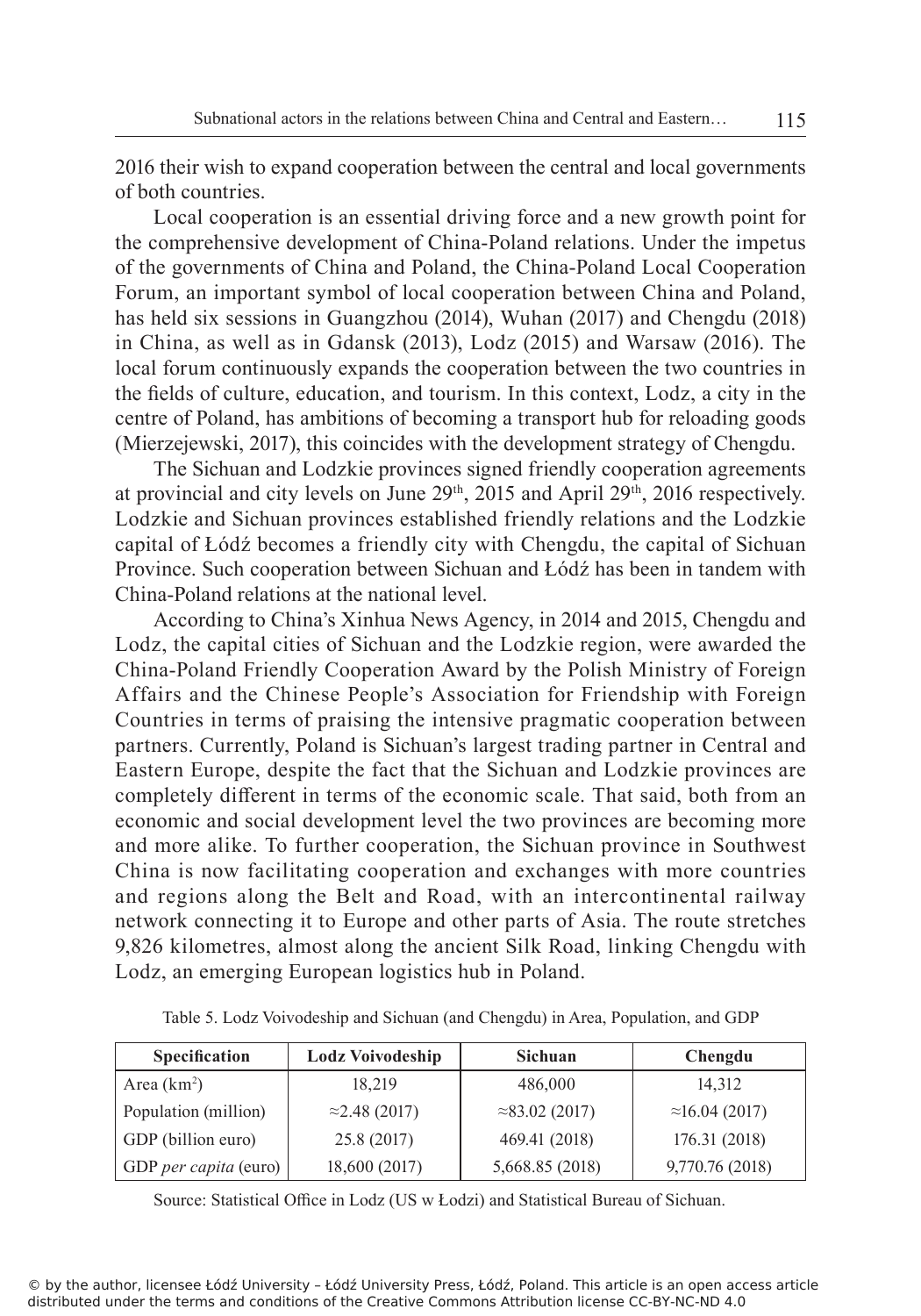# **The "Rong-Ou+" (Chengdu-Europe) Plan**

In most cases, Central and Eastern European countries export raw materials to European markets, and these countries export their goods to China. Thus, Central and Eastern European countries' exports to China are underestimated. In recent years, the opening of the Rong-ou Express Railway enabled the two sides to improve their import and export trade. Due to the spectacular failure of the first attempt at the construction of Poland's A2 motorway by China Railway Engineering Corp (CREC), the Chengdu-Lodz railway did not attract much attention at the beginning. In May 2013, Hatrans, a local logistics services company in Lodz, launched the first regular railway container connection between Chengdu and Lodz. Within three years, the interest of customers increased significantly and subsequently an increase in the frequency of use (Janduła, 2016).

The achievement of the Lodz regional authorities in establishing a connection with various Chinese regions and being potentially able to reach to Chinese markets has significant implications. The arrival of the first cargo train from China on the 2nd January 2013, after a 2-week journey, the arrival of 41 carriages, mostly filled with electronics, was welcomed with hopes that the Lodzkie region could become a significant regional transportation hub.

It may turn out that rail transport is competitively priced with sea transport. In China, many factories are located in the interior of the continent, thus for the transportation of goods by sea reloading takes place, which incurs additional payments. Then in the European ports, it is necessary to reload the cargo in order to transport if further around the continent. Therefore, in the case of a freight train which sets off from Chengdu to Lodz, the whole duration of the trip decreases by one-third compared to sea transportation, and the cargo size is increased by a quarter.

The "Rong-ou+" strategy accelerates the construction of Chengdu International Railway Port and promotes the construction of its logistics, manufacturing, and service industry. The railway created a new bridgehead across Eurasian corridors. As of the first half of 2018, Rong'ou Express Railway (Chengdu-Lodz) operates 153 lines, it fulfils the goal of the daily operation, and carries a total of 5,906 containers. The European terminus extends to Nuremberg in Germany and Tilburg in the Netherlands, and an overseas company and Polish office in Lodz has been established. From the perspective of Sichuan's trade volume with Europe, the effect of the "Rong-ou+" strategy is significant. The proportion of Sichuan's cumulative imports from Europe to Sichuan has increased from 12.9% in 2017 to 13.8% in 2018. The proportion of exports to Europe is maintained at about 18%. Also, the transit time from Chengdu to Lodz is only about ten days; it is lower than the average of 13 days for all China-EU freight trains. It operates 11 services a week (six outwards and five inwards), it achieves bidirectional operation.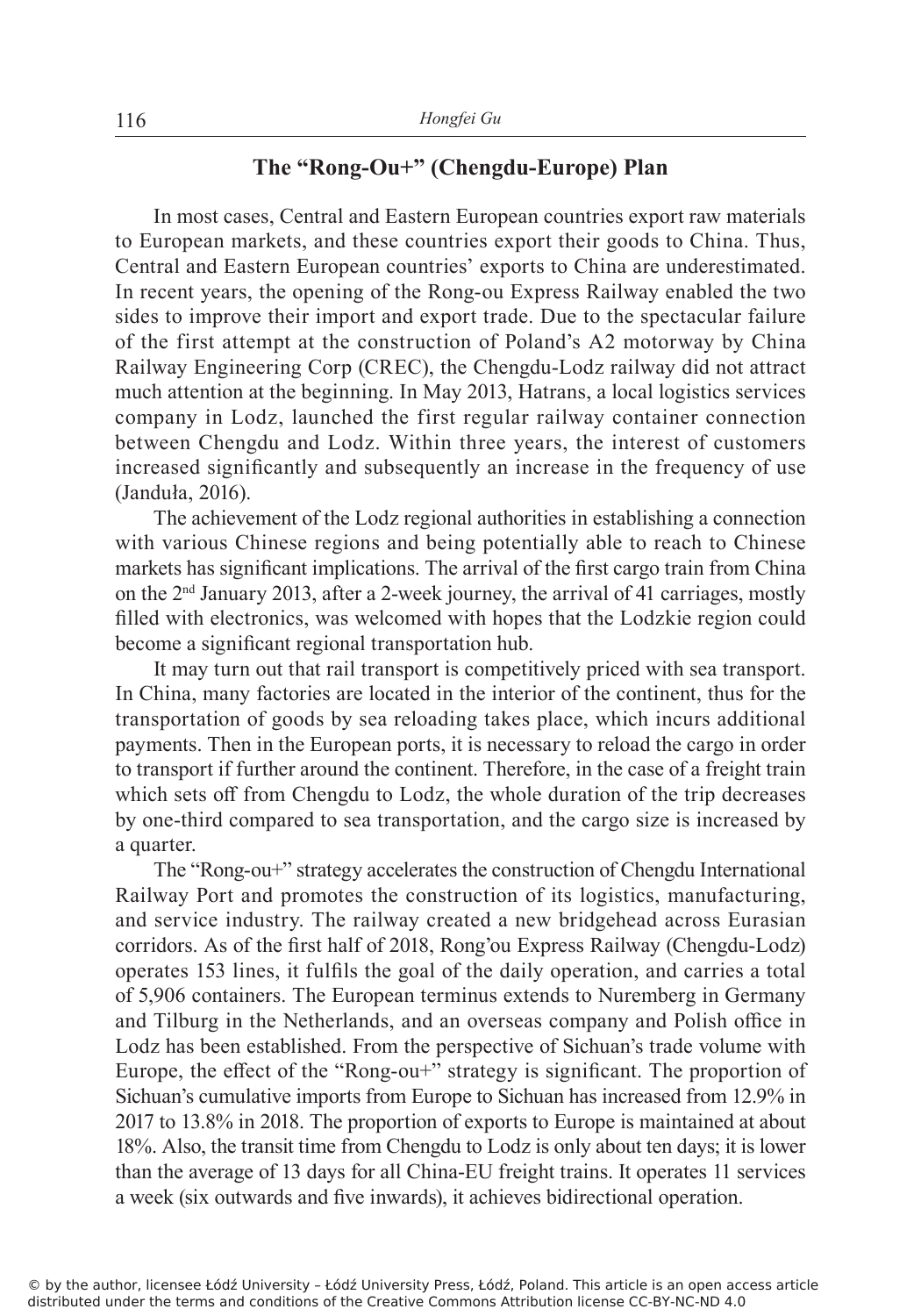By the end of 2018, the Rong-Ou express railway had boosted Sichuan's total import and export trade by nearly 4 billion US dollars. In 2018, the total import and export volume of Sichuan-Poland exceeded US\$230 million, a year-on-year increase of 74%. Moreover, with the support of the General Administration of Quality Supervision, Inspection and Quarantine, Sichuan actively set up a designated port for the entry into the airport. In 2018, the first batch of Polish apples was successfully exported to China through Chengdu.

Sichuan Province and Chengdu City have strengthened the mechanism of exchange visits while establishing new mechanisms and platforms, i.e., the Chengdu international railway port and free trade zone. Since 2013, Chengdu international railway port has been continuously upgraded with the Chengdu- -Europe Express Railway. Since 2017, the Qingbaijiang railway port in Sichuan inland free trade zone has been successfully approved, it became the first free trade zone area which relies on railway ports to be established.

The Chengdu-Europe Express Railway is an essential instrument for Chengdu to expand its relations with Poland and even Europe. The relationship between Sichuan and Lodz has accelerated since the opening of the "Rong-ou" Express. In 2014, the Lodzkie Province set up an Economic and Trade Representative Office in Chengdu (becoming Poland's second economic and trade representative office in China, after Shanghai) alongside Chengdu's EU Project Innovation Center. In 2015, the Polish Consulate General in Chengdu officially opened, which is Poland's third consulate general in mainland China. Later, Chengdu and Lodz formally signed a friendship city agreement. On November 22, 2018, Poland's economic and trade representative office in Chengdu was inaugurated at the China-Europe Center in the Chengdu High-tech Zone. It enables the representative office to greatly promote investment between the two sides and provide a platform for cooperation in aviation, supermarkets, railways, containers and other fields.

At present, Chengdu and Lodz National Economic Development Zone have signed a strategic cooperation agreement, and the two sides have in-depth cooperation in building a major international logistics channel. With the opening of Chengdu-Europe Express Railway, Sichuan has become the fastest-growing region in China's western provinces. The Rong-Ou Express Railway has connected Sichuan to Europe's major transportation arteries.

### **Challenges and opportunities for local governments**

The goal of local governments to create favourable conditions for the opening and operation of a China-Europe express was mainly to reduce freight costs, so that the China-Europe express can play an active role in overcoming local development obstacles and foster new economic growth points in local provinces and cities.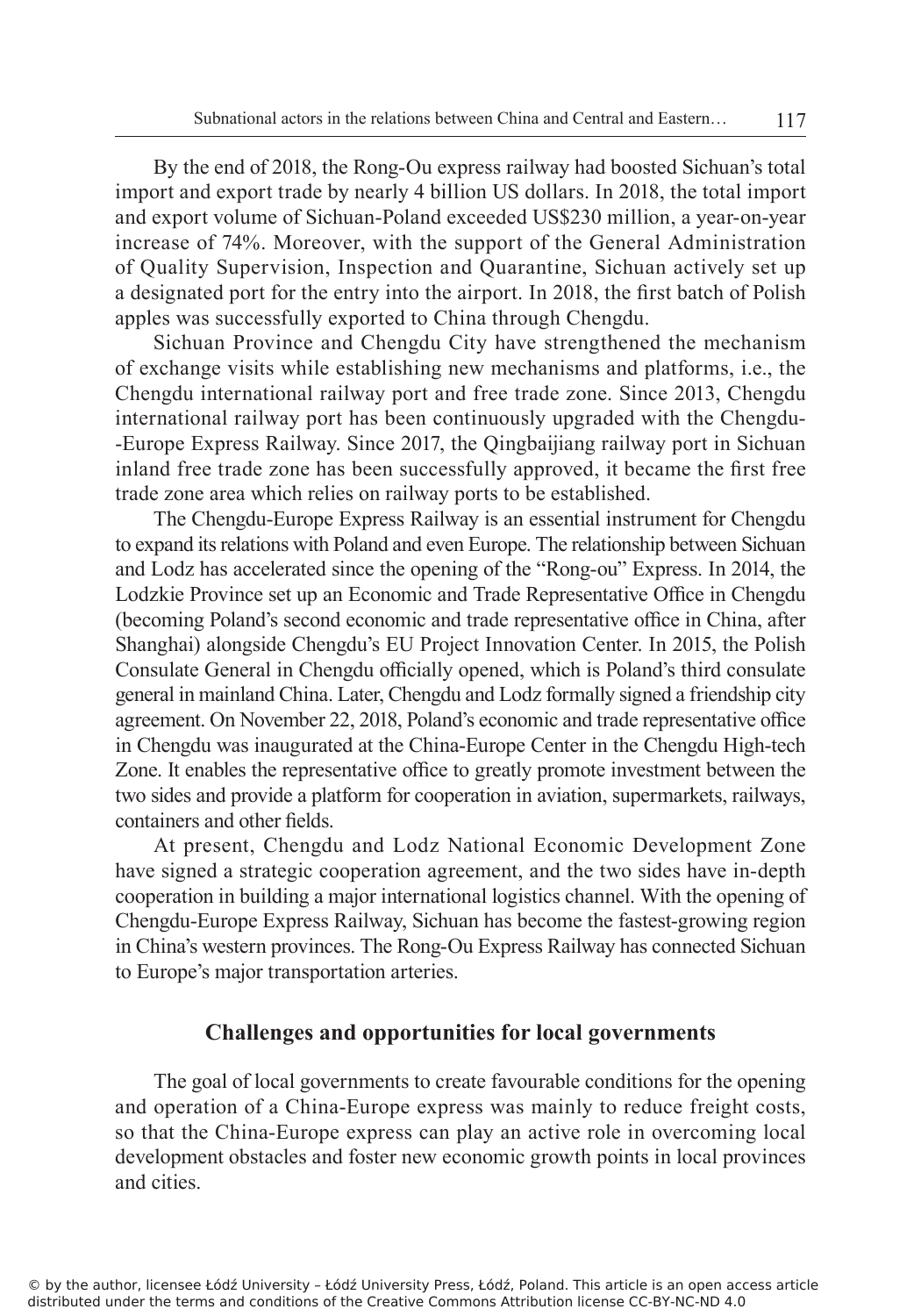However, despite the continued willingness of the two sides to cooperate at the local level, regardless of whether this can be sustainability achieved, many problems that hinder development are also encountered. As mentioned earlier, there is a huge asymmetry in the economic scale of both sides. Take the China-Europe express between Chengdu and Lodz as an example. First of all, in the freight cooperation between the two sides, the target market is not subdivided according to commodity cost, time, scale and other factors. On the contrary, in order to maintain or increase the number of trains to transport all technically feasible goods indiscriminately, the operation quality is reduced and the ability for sustainable development is restricted. As a result, some cities in China mainly rely on low prices to compete for the supply of goods.

Secondly, although the existing coordination mechanism has played an important role in promoting the development of China-EU express, its defects also restrict the development of trains. For China, the prominent contradictions between the central and local governments, line platform companies, domestic carriers and other domestic entities are one of the main factors restricting the improvement of the development quality of China-Europe express. The existing coordination mechanism relies more on initiative guidance than enforcement norms to exert its influence. It is difficult to play a significant role in resolving conflicts between the relevant local interests of industries, politics and economy.

Finally, the transport infrastructure in the countries along the route from Chengdu to Lodz is, to varying degrees, backward. These countries either have slow train operation speeds, due to ageing tracks and a state of disrepair of the railways, or have difficulty in keeping up with the increasing demand between China and Poland (and Europe) due to insufficient locomotives, less equipment for changing trains, less line layout, etc.

Therefore, the cooperation and interaction between the two sides at the local level, represented by China-Europe express, need to continue to supplement and establish specific working systems and norms of coordination mechanisms at the transnational, domestic and industry levels, and at the same time, it is necessary to establish an emergency mechanism to deal with unexpected problems so as to provide a basis for better coordination and resolution of obstacles to operation.

# **Conclusion**

In the 40 years since the reform and opening up of CEE countries, local exchanges and cooperation between China and Central and Eastern European countries have gone through ups and downs. The " $16 + 1$  Cooperation" initiative launched in 2012 has gradually formed local leaders' meetings, "Capital Mayors'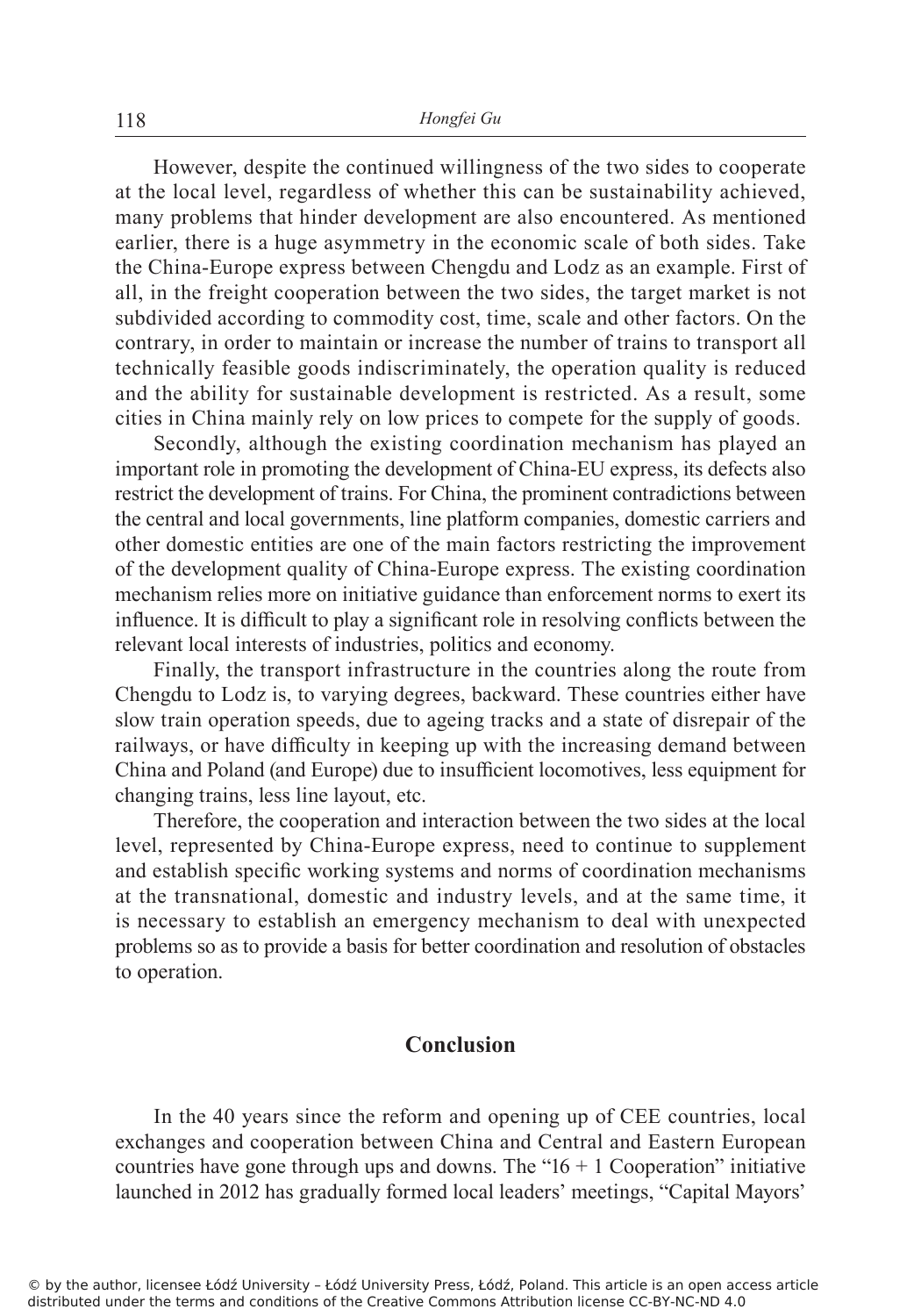Forum", Sister-city cooperation, the China-Europe Express and other platforms. Cities in China's Sichuan, Zhejiang, and Hebei provinces, and cities in Central and Eastern Europe, such as Warsaw (Poland) and Lodz (Poland), have been active in participating in and advancing " $16 + 1$ " local cooperation.

However, there is still room for further improvement in " $16 + 1$ " local cooperation. Such as the demonstration effect and the scale of the economy must be highlighted, country differences should be highly valued, and multilateral cooperation platforms need to be further expanded. There are currently 164 pairs of friendly cities between China and Central and Eastern European countries. However, these friendly cities also have obvious deficiencies, such as insufficient quality of economic and trade cooperation, fewer cultural exchange activities of personnel, less coordination and cooperation between friendly cities, less substantive cooperation, a single exchange mode and the concentration of twinning in provincial capitals or state locations. At the same time, communication is in a more procedural and routine stage. Some cities do not have enough participation in the " $16 + 1$  cooperation" initiative and their overall influence in central and eastern Europe is relatively weak. Therefore their role in China-central and eastern Europe cooperation is also negligible.

It may be possible to build a cooperative network of friendly cities between China and Central and Eastern Europe, promote cultural and personnel exchanges in friendly cities in-depth, and form a regular exchange mechanism for friendly cities. For example, to strengthen complementary cooperation in specific economic fields, support sister cities in Central and Eastern European countries to host and provide assistance to the " $16 + 1$ " local leaders' meetings, and actively invite more sister cities to cooperate in the EU and international networks in order to broaden local cooperation channels to further enhance the sustainability of cooperation.

## **References**

- Blatter, J., Kreutzer, M., Rentl, M., Thiele, J. 2008. The Foreign Relations of European Regions: Competencies and Strategies. *West European Politics* 31(3), pp. 464–490.
- Casarini, N. 2015. China's Rebalancing towards Europe. *The International Spectator* 50(3), pp. 122–129.
- Chen, S.Y. 2019. *Status Quo and Problems of Sino-Polish Humanities Exchange under the Framework of "17+1 Cooperation"*. 17+1 Think Tanks Network Research Report (6).
- Chen, Z. 2001. *Subnational Governments and Foreign Affairs*. Beijing: China Changcheng Press.
- Chinese Ministry of Foreign Affairs. 2013. *The Bucharest Guidelines for Cooperation between China and Central and Eastern European Countries*.

Chinese Ministry of Foreign Affairs. 2014. *The Belgrade Guidelines for Cooperation between China and Central and Eastern European Countries*.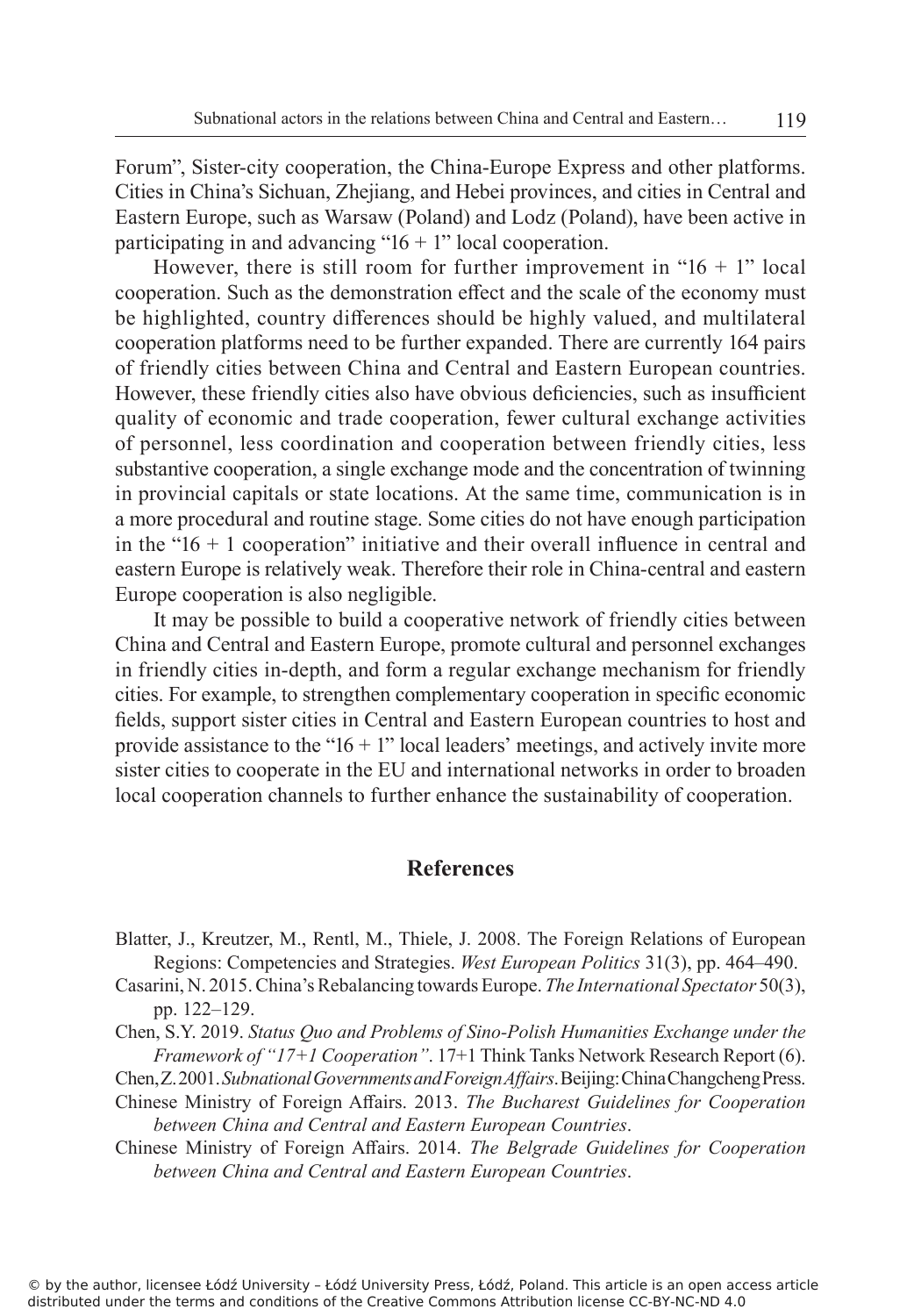- Chinese Ministry of Foreign Affairs. 2015. *The Suzhou Guidelines for Cooperation between China and Central and Eastern European Countries*.
- Chinese Ministry of Foreign Affairs. 2016. *The Riga Guidelines for Cooperation between China and Central and Eastern European Countries*.
- Chinese Ministry of Foreign Affairs. 2017. *The Budapest Guidelines for Cooperation between China and Central and Eastern European Countries*.
- Chinese Ministry of Foreign Affairs. 2018. *The Sofia Guidelines for Cooperation between China and Central and Eastern European Countries*.
- Chinese Ministry of Foreign Affairs. 2019. *The Dubrovnik Guidelines for Cooperation between China and Central and Eastern European Countries*.
- Coll, F.R. 2010. *Foreign Policy of Constituents Units in A Globalized World*. In *Foreign Policy of Constituent's Units at the Beginning of 21<sup>st</sup> Century. Institut d'Estudis* Autonòmics, pp. 11–13.
- Czerep, J. 2017. Influence of the Łódź-Chengdu Railway on the Perception of 16+1 in Poland, Working Paper (5). China-CEE Institute.
- Frak, M. 2017. Drugi "sukces" Macierewicza. Chińczycy odchodzą z Łodzi. *Gazeta Wyborcza*, http://lodz.wyborcza.pl/lodz/1,35153,21204457,drugi-sukces-macierewiczachinczycy-odchodza-z-lodzi.html (accessed 13.09.2019).
- Góralczyk, B. 2017. China's interests in Central and Eastern Europe: Enter the Dragon. *European View* 16(1), pp. 153–162.
- Grajewski, P.Ż. 2017. *Polish foreign policy 2015–2017*. Poland.pl, https://poland.pl/ politics/opinions/polish-foreign-policy-2015–2017/ (accessed 1.01.2018).
- Grewal, D.S. 2008. *Network Power: The Social Dynamics of Globalization*. Yale: Yale University Press.
- Huang, P.. Liu, Z.K. 2018. *The Cooperation Between China and Central & Eastern European Countries (16+1) 2012–2017*. Social Sciences Academic Press (China).
- Jakóbowski, J., Popławski, K., Kaczmarski, M. 2018. *The Silk Railroad. The EU-China Rail Connections: Background, Actors, Interests*. Warszawa: Ośrodek Studiów Wschodnich.
- Janduła, M. 2016. Hatrans: Przetarliśmy szlak dla pociągów Chiny Polska. *Rynek Kolejowy*, http://www.rynek-kolejowy.pl/wiadomosci/hatrans-przetarlismy-szlakdla-pociagow-chiny--polska-79567.html (accessed 5.08.2019).
- Kamiński, T. 2019. What are the Factors Behind the Successful EU-China Cooperation on the Subnational Level? Case Study of the Lodzkie Region in Poland. *Asia Europe Journal* 17(2), pp. 227–242.
- Kamiński, T., Skorupska, A., Szczudlik, J. 2019. The Subnational Dimension of EU-China Relations, *PISM Report*, p. 32.
- Kowalski, B. 2017. China's Foreign Policy Towards Central and Eastern Europe: The "16+1" Format in the South-South Cooperation Perspective, Cases of the Czech Republic and Hungary. *Cambridge Journal of Eurasian Studies*, 1, 7R65ZH.
- Liu, Z. 2017. *Europe and the "Belt and Road Initiative": Responses and Risks*. Beijing: China Social Sciences Press.
- Maoz, Z. 2010. *Networks of Nations: The Evolution, Structure, and Impact of International Networks, 1816–2001* (Vol. 32). Cambridge: Cambridge University Press.